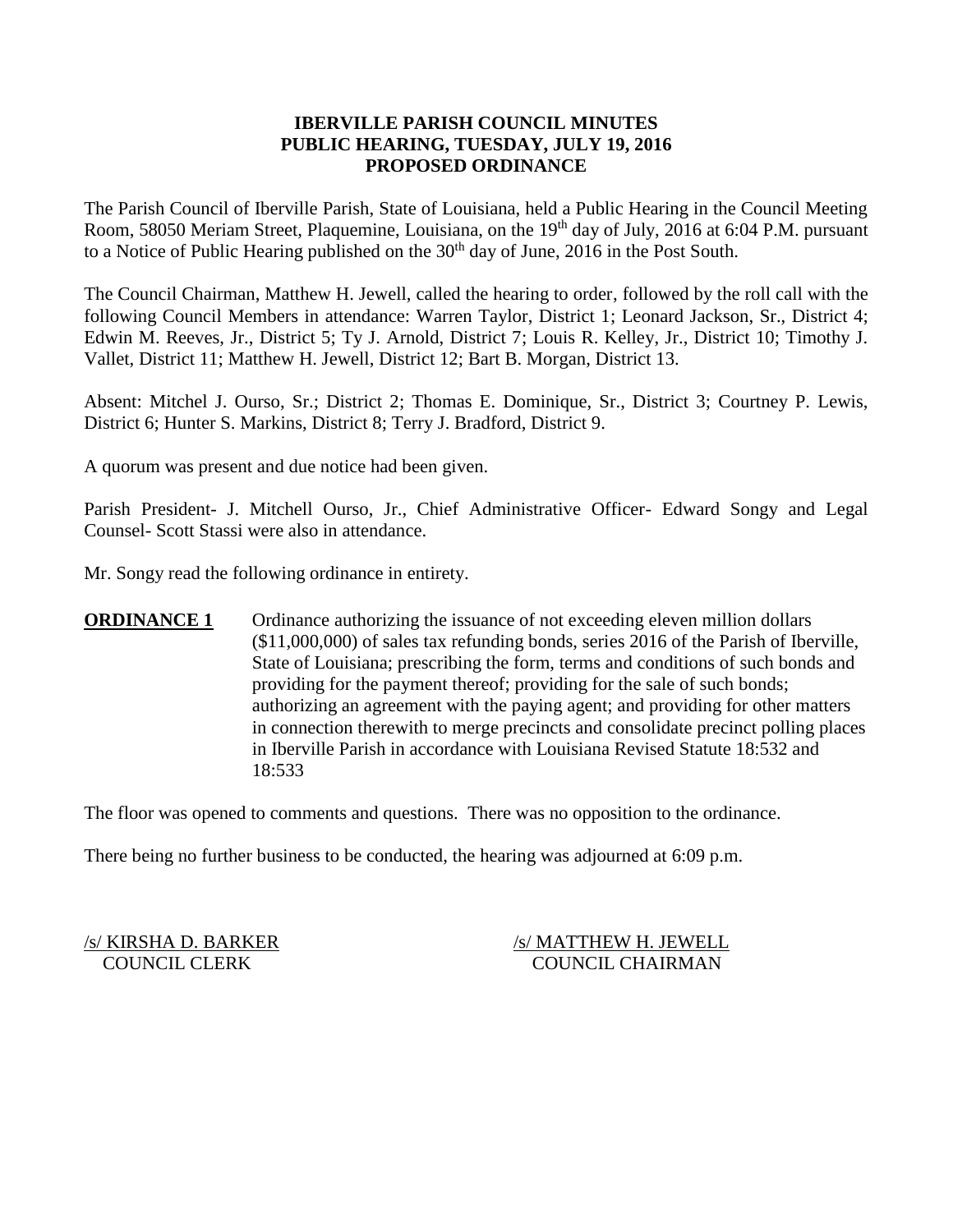### **IBERVILLE PARISH COUNCIL MINUTES REGULAR MEETING, TUESDAY, TUESDAY, JULY 19, 2016**

The Parish Council of Iberville Parish, State of Louisiana, met in Regular Session, in the Council Meeting Room, 2nd Floor, Courthouse Building, 58050 Meriam Street, Plaquemine, Louisiana, on the  $19<sup>th</sup>$  day of July, 2016.

The Council Chairman, Matthew H. Jewell, called the meeting to order at 6:30 p.m. followed by the roll call with the following Council Members in attendance: Warren Taylor, District 1; Thomas E. Dominique, Sr., District 3; Leonard Jackson, Sr., District 4; Edwin M. Reeves, Jr., District 5; Courtney P. Lewis, District 6; Ty J. Arnold, District 7; Terry J. Bradford, District 9; Louis R. Kelley, Jr., District 10; Timothy J. Vallet, District 11; Matthew H. Jewell, District 12; Bart B. Morgan, District 13.

Absent: Mitchel J. Ourso, Sr.; District 2; Courtney P. Lewis, District 6; Hunter S. Markins, District 8.

Parish President- J. Mitchell Ourso, Jr., Chief Administrative Officer- Edward Songy and Legal Counsel- Scott Stassi were also in attendance.

A quorum was present and due notice had been published in the official journal on the 14<sup>th</sup> day of July, 2016. The Pledge of Allegiance followed.

Council Chairman Jewell called for anyone wanting to make public comments to register with the Clerk. No one registered to speak.

Councilwoman Lewis is now present.

### PRESENTATIONS AND APPEARANCES

- A) Proclamation in honor of Library Director, Dannie Ball's Retirement
	- President Ourso read aloud a proclamation in honor of Library Director, Mr. Dannie Ball's retirement. The Iberville Parish Council and Parish President, recognizes Mr. Dannie Ball for his untiring commitment and efforts over the past twenty nine years for improving the educational opportunities for our residents.
	- Mr. Dannie Ball thanked the Parish President and Parish Council. A picture was taken for the newspaper.
- B) Audit Presentation by Baxley & Associates- Ms. Margaret Pritchard
- Ms. Margaret Pritchard, representing Hugh Baxley and Associates, LLC. presented the 2016 Iberville Parish Comprehensive Annual Financial Report.
- Ms. Pritchard began summarizing page 17 of the audit report which is the statement of net position. Total assets for the year were \$174,393,400 which increased \$8.8 million over the year 2015. There was an increase in cash for the year of \$7.3 million, and a decrease in receivables of \$1.3 million. The capital assets (net of accumulated depreciation) increased \$2.7 million. Total liabilities were \$26,030,856 with an increase of \$2.9 million over the year. The total net position was \$149,568,120 with an increase of \$7.2 million for the year.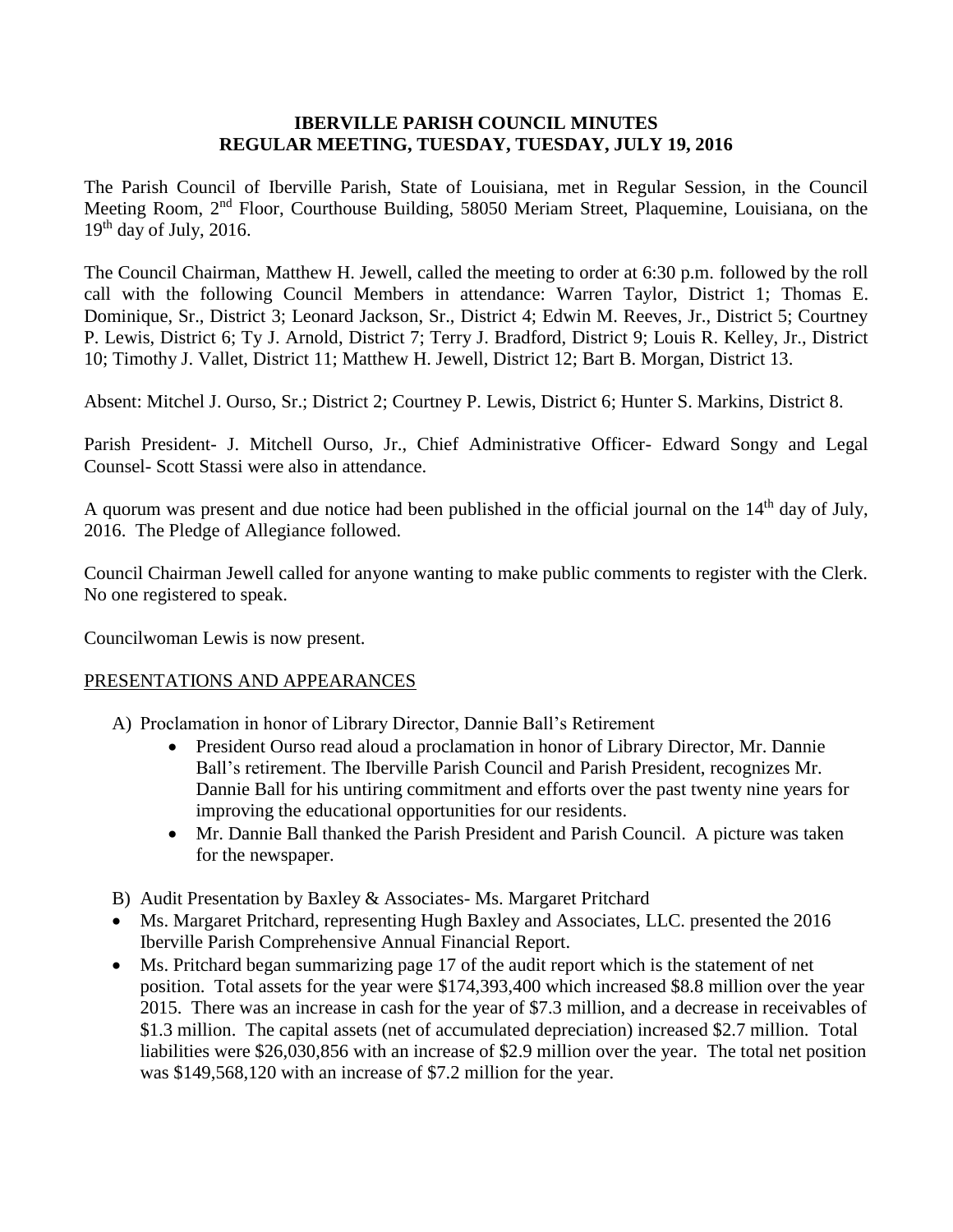- Ms. Pritchard also summarized page 18 of the audit report which is the statement of activities page. Total governmental expenses were \$37,041,121 with a decrease of \$4.5 million over the previous year. Total business type activities were \$4,620,385 which were expenses for the Utility Department, with a decrease of \$308,000. The next column is the total for charges of services which were \$2,814,590 which increased \$1.4 million. The total for charges of services for the Utility Department was \$4,497,019 with a decrease of \$1 million. There was a \$24 million decrease in operating and capital grants. General revenues were \$34,226,770 with a \$2.3 million increase from the previous year. The net income for the year was \$7,278,983.
- All noted comments in the audit report have been recorded and have been corrected.
- Ms. Pritchard stated the Parish had a great financial year while decreasing expenses.

#### APPROVAL OF MINUTES

Upon a motion by Councilman Reeves, and seconded by Councilman Taylor, it was moved to wave the reading of the minutes of June 21, 2016 and approve as written. The motion having been duly submitted to a vote was duly adopted by the following yea and nay votes on roll call:

YEAS: Taylor, Dominique, Jackson, Reeves, Lewis, Arnold, Bradford, Kelley, Vallet, Morgan. NAYS: None. ABSTAIN: None. ABSENT: Ourso, Markins.

The motion was declared adopted by the Chairman.

### PRESIDENT'S REPORT

President Ourso reported on the following:

- The HVAC project is going into effect on Monday, July 25, 2016 and scheduled to reopen on Monday, August 8, 2016. During this time the abatement will take place and once the tests are returned with a negative report the courthouse will reopen. The entire courthouse will be fenced off during this time. There will be a mail out sent to all Parish residents to let everyone know where each office has been relocated. No services will be interrupted during this time. This project has increased from \$2 million to \$3.1 million. There have been unforeseen issues that have increased the original estimated cost. The west side parking lot of the courthouse will be fenced off for the rest of this project to be used for the contractor's parking and staging area.
- President Ourso stated there have been many calls about the security in the courthouse. He plans to meet with the Council Chairman and Sheriff to discuss the security issues.
- There is an introduction of an ordinance tonight referencing the Parish's boat landings. The boat landings are public and not to be used by peddlers to sell their products.
- The August and September Council meetings will be held at the Council on Aging, located at 58105 Court Street, Plaquemine, LA.
- A road closure will take place on Saturday August 6, 2016 from 7 am to 2 pm on LA 75 for approximately 2.7 miles south of Jacks Miller's near 31345 Hwy 75.
- The newly hired hearing officer for blighted properties will begin working sometime in October or November, once the  $2<sup>nd</sup>$  floor of the courthouse is reopened.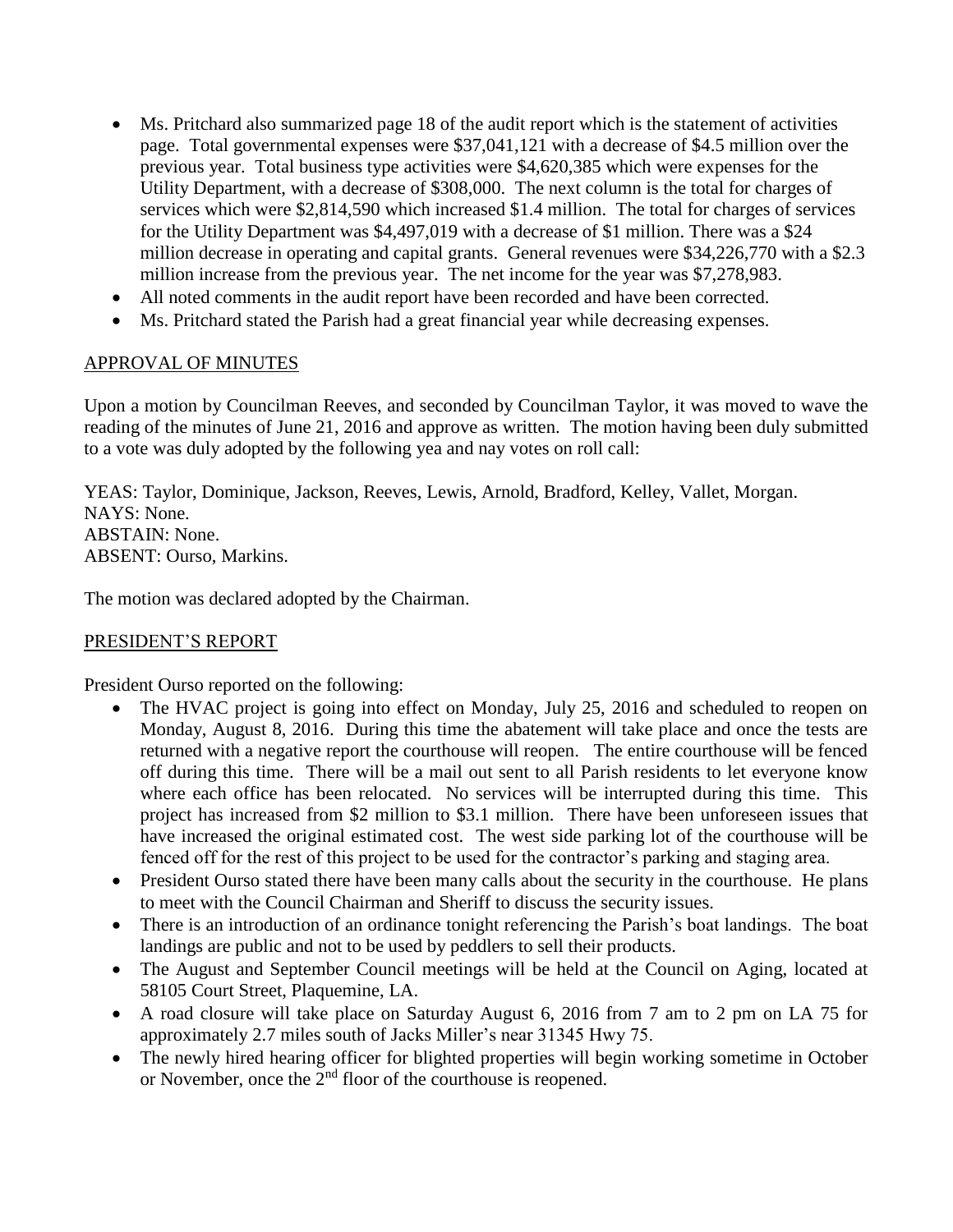• The new 911 Center is almost complete. The Parish invested about \$1.5 million into the Parish's former gas office. The new center has also been equipped with new and up to date equipment. The original Office of Emergency Preparedness will still be used in times of catastrophic emergencies.

### CHAMBER OF COMMERCE REPORT

Mr. Hank Grace stated there was nothing to report.

### FINANCIAL REPORT

Mr. Randall Dunn stated the financial statements were sent out. He reminded everyone the next Council meeting will be at the Council on Aging on August  $16<sup>th</sup>$  and the millage ordinances will be considered then. He asked if anyone had any questions about the audit that was presented; there were no questions.

### OLD BUSINESS

- A) Ordinance to adopt the adjusted and renewed millage rates for the tax year 2016
- The public hearing is set for Tuesday, August 16, 2016.
- B) Ordinance to adopt the Iberville Parish adjusted millage rates and roll forward the millages not to exceed the maximum authorized millage for the tax year 2016
- The public hearing is set for Tuesday, August 16, 2016.
- C) Ordinance authorizing the issuance of not exceeding eleven million dollars (\$11,000,000) of sales tax refunding bonds, series 2016 of the Parish of Iberville, State of Louisiana; prescribing the form, terms and conditions of such bonds and providing for the payment thereof; providing for the sale of such bonds; authorizing an agreement with the paying agent; and providing for other matters in connection therewith

# **ORDINANCE IPC# 010-16**

AN ORDINANCE AUTHORIZING THE ISSUANCE OF NOT EXCEEDING ELEVEN MILLION DOLLARS (\$11,000,000) OF SALES TAX REFUNDING BONDS, SERIES 2016 OF THE PARISH OF IBERVILLE, STATE OF LOUISIANA; PRESCRIBING THE FORM, TERMS AND CONDITIONS OF SUCH BONDS AND PROVIDING FOR THE PAYMENT THEREOF; PROVIDING FOR THE SALE OF SUCH BONDS; AUTHORIZING AN AGREEMENT WITH THE PAYING AGENT; AND PROVIDING FOR OTHER MATTERS IN CONNECTION THEREWITH.

WHEREAS, the Parish of Iberville, State of Louisiana (the "Issuer"), is now levying and collecting a special one percent (1%) sales and use tax (the "Tax") pursuant to an election held on September 30, 2006, at which election the following proposition was approved by a majority of the qualified electors voting at such election, via: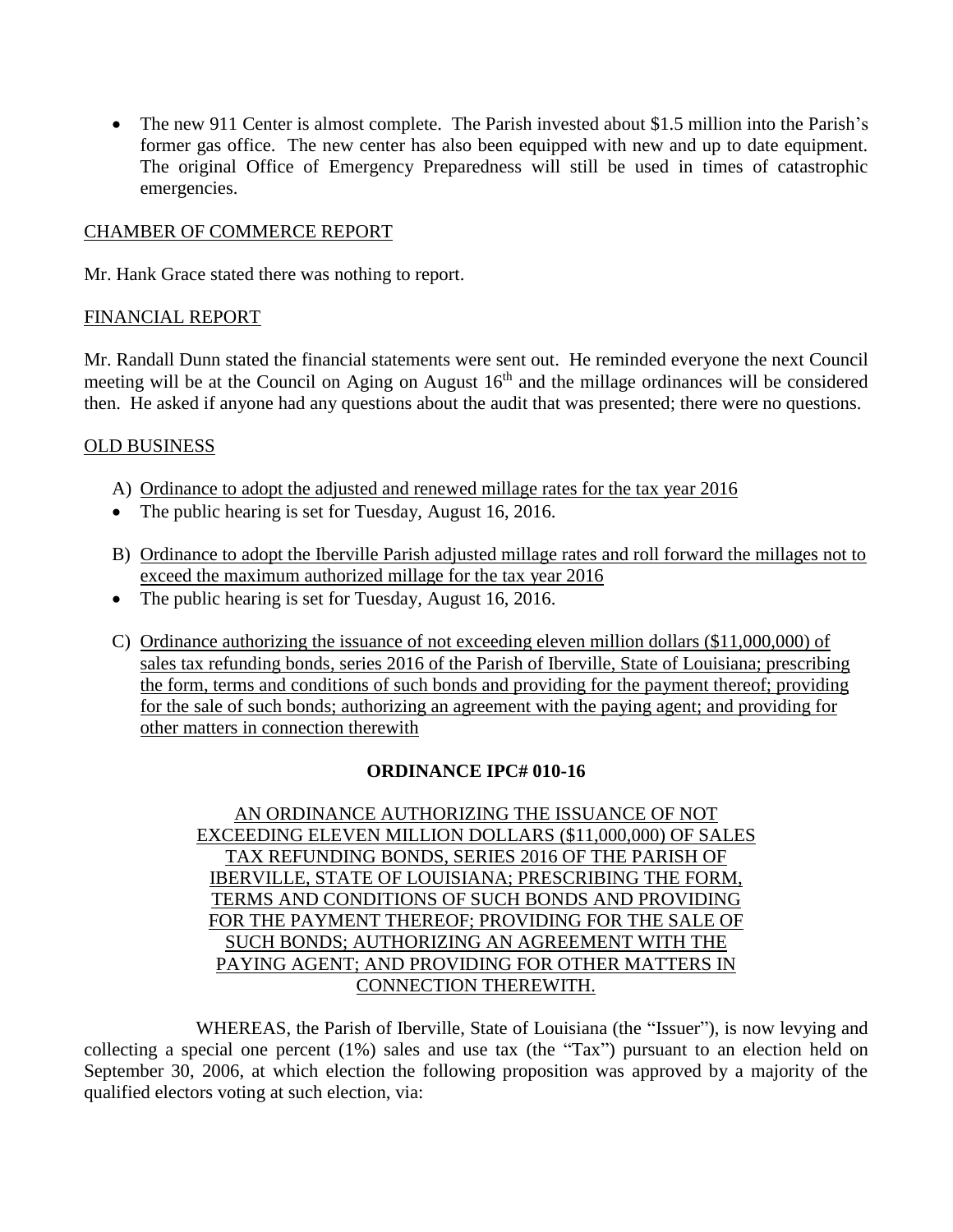#### **SALES TAX PROPOSITION**

SUMMARY: 1% SALES AND USE TAX FOR 30 YEARS LEVIED IN 1/3% ANNUAL INCREMENTS FOR EXPENDITURE BY THE PARISH AND THE MUNICIPALITIES FOR ANY LAWFUL PUBLIC PURPOSE AND/OR FOR CAPITAL IMPROVEMENTS SUBJECT TO FUNDING INTO BONDS.

Shall the Parish of Iberville, State of Louisiana (the "Parish"), under Article VI, Section 29(A) of the Constitution of the State of Louisiana of 1974, and other constitutional and statutory authority, be authorized to levy and collect a new tax of one percent (1%) (the "Tax"), to the extent permitted by law, for a period of thirty  $(30)$  years,  $1/3\%$  to be levied beginning January 1, 2007, 2/3% beginning January 1, 2008, and the full 1% beginning January 1, 2009, upon the sale at retail, the use, the lease or rental, the consumption, and the storage for use or consumption, of tangible personal property and on sales of services in the Parish, with the proceeds of the Tax (after paying the reasonable and necessary costs and expenses of collecting and administering the Tax), to be allocated between the Parish and municipalities to provide funds for any lawful public purpose and/or for capital improvements, equipment and furnishings, as follows:

| Pro-Rata   |
|------------|
| Percentage |
| 52.4541\%  |
|            |
| 2.2432%    |
| 4.2253%    |
| 23.6507%   |
| 2.5211%    |
| 8.3903%    |
| 6.5153%    |
|            |

provided that the allocation of the tax proceeds shall be subject to change after each Federal census based upon the respective population of each tax recipient body as their boundaries existed on May 1, 2005, provided that the Parish allocation shall never be reduced to less than 50% of the tax proceeds and the remainder divided among the municipalities, and shall the proceeds of the Tax be subject to funding into bonds by the Parish and the municipalities respectively for the purpose of financing any capital improvements, permitted by law, including, Sub-Part F, Part III, Chapter 4, Title 39 of the Louisiana Revised Statutes of 1950, as amended; further provided, however, that no changes in the allocation or distribution of the avails or proceeds of the Tax as herein provided shall be effective in a manner to deprive any political subdivision of sufficient Tax avails or proceeds required to pay principal and interest on any bonds which may be legally issued and outstanding, or reduce the pro-rata allocation of any municipality?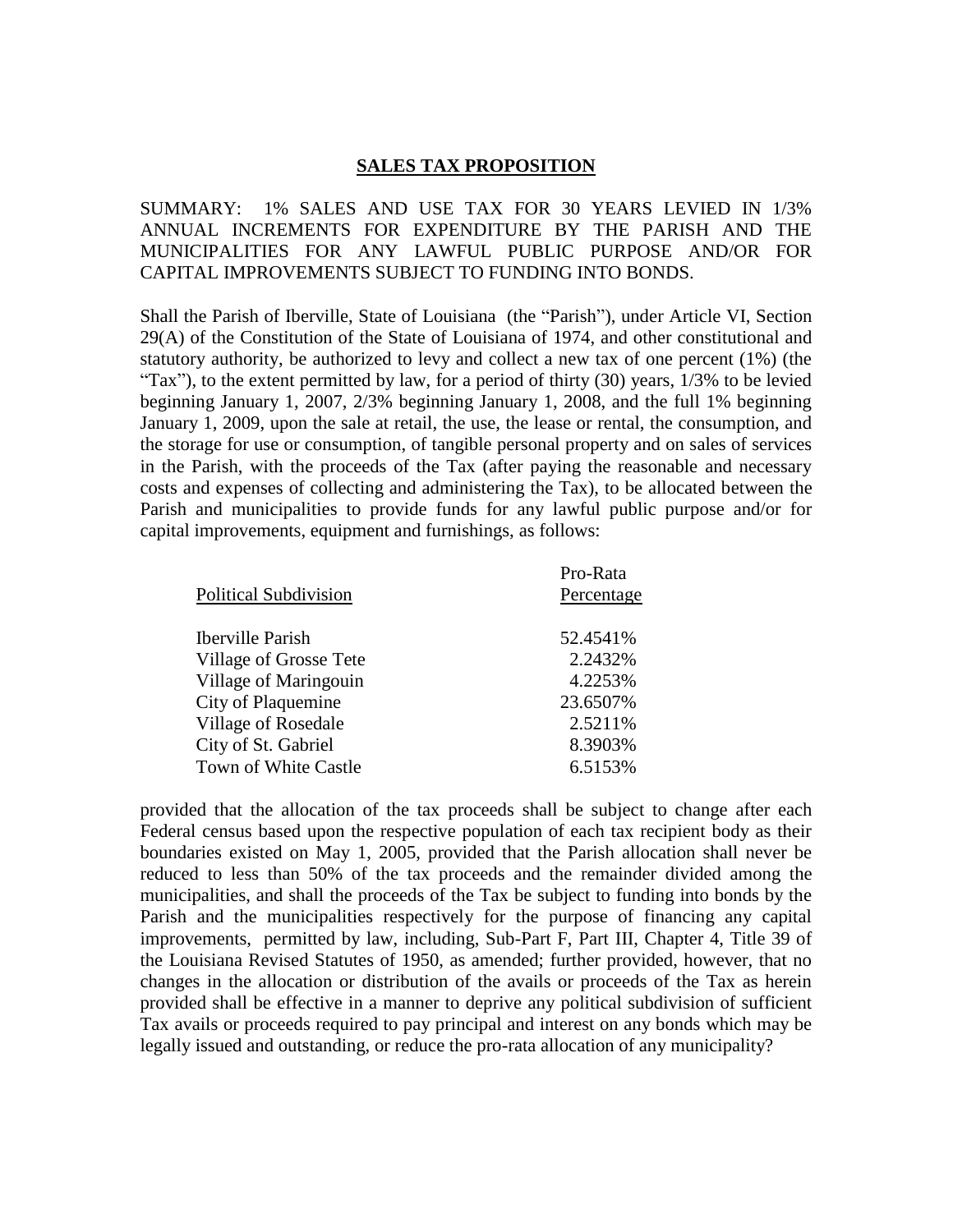WHEREAS, pursuant to the authority of the aforesaid election, the Issuer adopted an ordinance on November 21, 2006 (the "Tax Ordinance"), providing for the levy and collection of the aforesaid 1% tax; and

WHEREAS, in accordance with the provisions of the Tax Ordinance, 50.3034% of the avails or proceeds of the Tax (the "Net Revenues of the Tax", as hereinafter defined) are currently available for appropriation and expenditure by the Issuer for the purposes designated in the proposition authorizing the levy of the Tax, which includes the payment of bonds authorized to be issued in accordance with Louisiana Law; and

WHEREAS, the Issuer has heretofore issued bonds which are currently outstanding and payable specifically from a pledge and dedication of the Net Revenues of the Tax, consisting of (i) \$12,000,000 of Sales Tax Bonds, Series 2007, dated February 1, 2007, maturing serially on February 1 of the years 2017 to 2027 (the "2007 Bonds") and \$8,970,000 of Sales Tax Bonds, Series 2009, dated April 1, 2009, maturing serially on February 1 of the years 2017 to 2024 (the "2009 Bonds"); and

WHEREAS, the Issuer has found and determined that the refunding of all or a portion of the 2007 Bonds and the 2009 Bonds (such bonds being the "Refunded Bonds"), would be financially advantageous to the Issuer; and

WHEREAS, pursuant to Chapter 14-A of Title 39 of the Louisiana Revised Statutes of 1950, as amended, and other constitutional and statutory authority, it is now the desire of this Parish Council to adopt this ordinance to provide for the issuance of not to exceed Eleven Million Dollars (\$11,000,000) of its Sales Tax Refunding Bonds, Series 2016 (the "Bonds"), for the purpose of refunding the Refunded Bonds and paying the costs of issuance of the Bonds, to fix the details of the Bonds and to sell the Bonds to the purchaser thereof; and

WHEREAS, after the delivery of the Bonds, the Issuer will have no outstanding bonds or other obligations of any kind or nature payable from or enjoying a lien on the Tax herein pledged, EXCEPT the outstanding (i) unrefunded 2007 Bonds and (ii) unrefuned 2009 Bonds (collectively, the "Outstanding Parity Bonds"); and

WHEREAS, under the terms and conditions of the ordinances adopted by the Issuer on January 26, 2007 and March 3, 2009, authorizing the issuance of the Outstanding Parity Bonds (collectively, the AOutstanding Parity Bond Ordinance@), the Issuer has authority to issue the Bonds on a complete parity with the Outstanding Parity Bonds under the terms and conditions provided therein; and

WHEREAS, the Issuer has determined that all the terms and conditions specified in the Outstanding Parity Bond Ordinance have been or will be complied with prior to the delivery of the Bonds, and it is the express desire and intention of the Issuer that the Bonds be issued on a complete parity with the Outstanding Parity Bonds; and

WHEREAS, the maturities of the hereinafter described Bonds have been arranged so that the total amount of principal and interest falling due in any year on the Bonds and the Outstanding Parity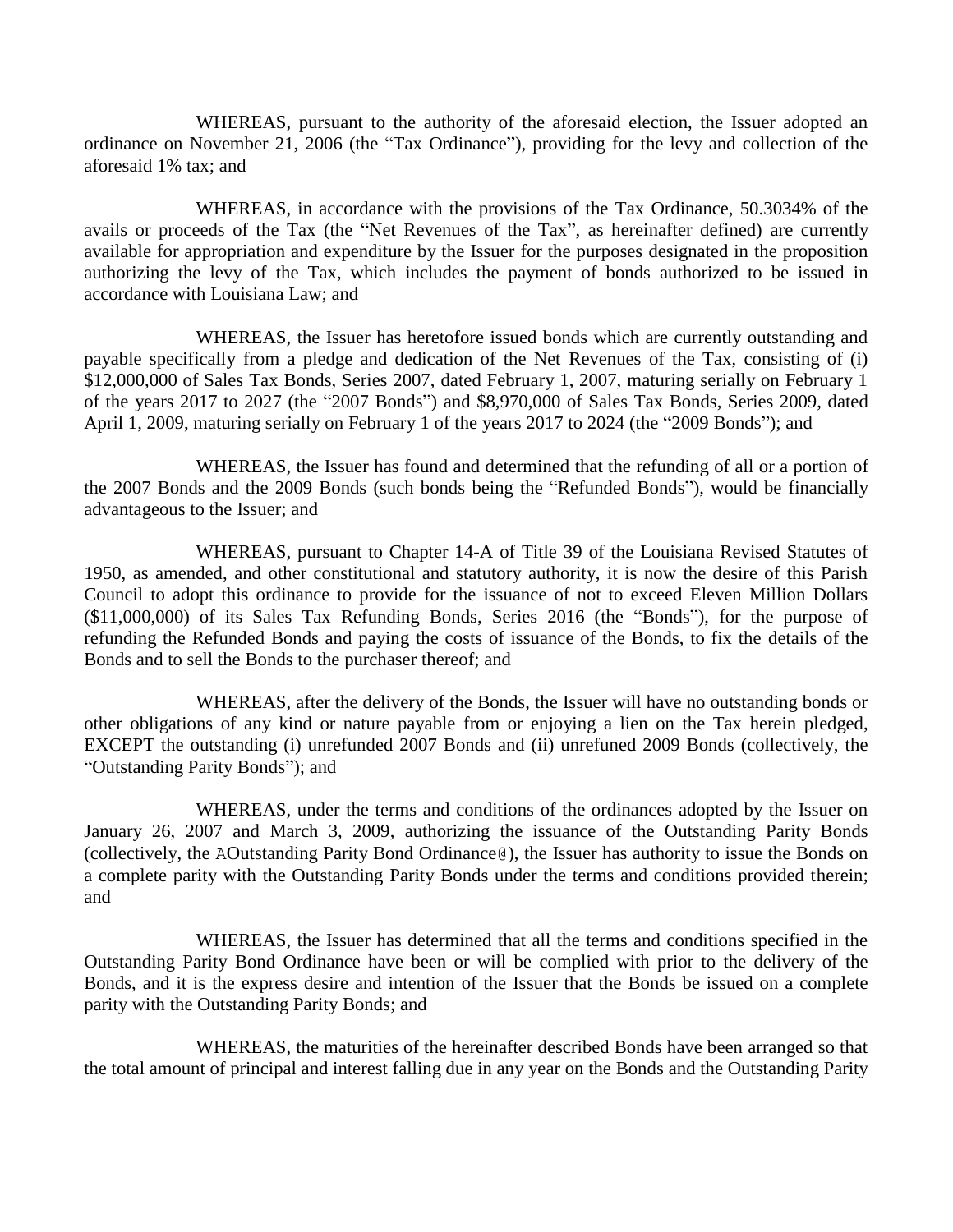Bonds will never exceed 75% of the Tax estimated to be received by the Issuer in the year in which the Bonds are issued (which tax proceeds are hereby estimated to be at least \$5,000,000); and

WHEREAS, it is necessary to provide for the application of a portion of the proceeds of the Bonds to the refunding of the Refunded Bonds and to provide for other matters in connection with the payment or redemption of the Refunded Bonds; and

WHEREAS, it is expected that the Louisiana State Bond Commission will approve the issuance of the Bonds, in one or more series, at its meeting on July 21, 2016.

WHEREAS, it is the further desire of this Parish Council to provide for the sale of the Bonds to the Underwriter (as defined herein).

NOW, THEREFORE, BE IT ORDAINED by the Parish Council of the Parish of Iberville, State of Louisiana, acting as the governing authority thereof; and

SECTION 1. Definitions. As used herein, the following terms shall have the following meanings, unless the context otherwise requires:

**"2007 Bonds"** means \$12,000,000 (original principal amount) of Sales Tax Bonds, Series 2007, dated February 1, 2007, maturing serially on February 1 of the years 2017 to 2027.

**"2009 Bonds"** means \$8,970,000 (original principal amount) of Sales Tax Bonds, Series 2009, dated April 1, 2009, maturing serially on February 1 of the years 2017 to 2024.

**"Act"** means Chapter 14-A of Title 39 of the Louisiana Revised Statutes of 1950, as amended, and other applicable constitutional and statutory authority.

**"Additional Parity Bonds"** means any *pari passu* additional bonds which may hereafter be issued pursuant to Section 16 hereof on a parity with the Outstanding Parity Bonds and the Bonds.

**"Agreement"** means the agreement to be entered into between the Issuer and the Paying Agent pursuant to this Bond Ordinance.

**"Bond"** or **"Bonds"** means the Sales Tax Refunding Bonds, Series 2016, of the Issuer issued by this Bond Ordinance in the total aggregate principal amount of not to exceed Eleven Million Dollars (\$11,000,000), and any bond of said issue, whether initially delivered or issued in exchange for, upon transfer of, or in lieu of any previously issued.

**"Bond Purchase Agreement"** means the agreement for the purchase and sale of the Bonds by and between the Issuer and the Underwriter, in substantially the form attached hereto as Exhibit A.

**"Bond Register"** means the registration books of the Paying Agent in which registration of the Bonds and transfers of the Bonds shall be made as provided herein.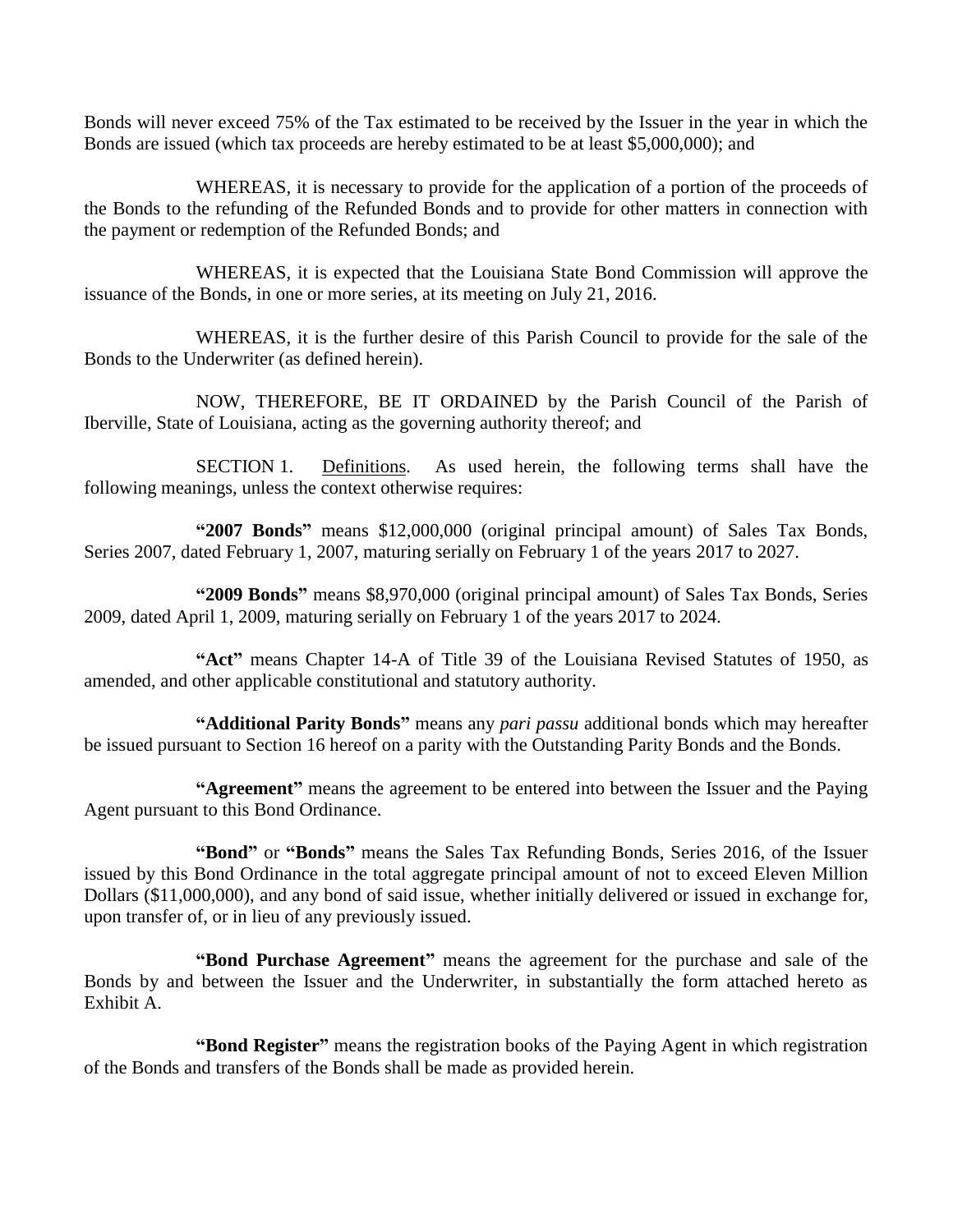**"Bond Ordinance"** means this ordinance authorizing the issuance of the Bonds.

**"Bond Year"** means the one year period ending on February 1 of each year, the principal payment date for the Bonds.

**"Business Day"** means a day of the year on which banks located in the cities in which the principal corporate trust offices of the Paying Agent are located are not required or authorized to remain closed and on which the New York Stock Exchange is not closed.

**"Code"** means the Internal Revenue Code of 1986, as amended.

**"Date of Delivery"** shall mean the date on which the Issuer receives payment for the Bond, which shall be as set forth in the Bond Purchase Agreement**.**

**"Escrow Agent"** means Argent Trust Company, in the City of Ruston, Louisiana, and its successor or successors, and any other person which may at any time be substituted in its place pursuant to this Bond Ordinance.

**"Escrow Agreement"** means the Defeasance and Escrow Deposit Agreement between the Issuer and the Escrow Agent, in the form to be approved by subsequent ordinance of the Governing Authority.

**"Executive Officers"** means collectively the Parish President and the Council Clerk of the Governing Authority.

**"Fiscal Year"** means the twelve-month accounting period commencing on the first day of January or any other twelve-month accounting period determined by the Governing Authority as the fiscal year of the Issuer.

**"Governing Authority"** means the Parish Council of the Parish of Iberville, State of Louisiana.

**"Government Securities"** means direct obligations of, or obligations the principal of and interest on which are unconditionally guaranteed by, the United States of America, which are non-callable prior to the respective maturities of the Bonds and may be United States Treasury Obligations such as the State and Local Government Series and may be in book-entry form.

**"Interest Payment Date"** means February 1 and August 1 of each year, commencing February 1, 2017.

**"Issuer"** means the Parish of Iberville, State of Louisiana.

**"Net Revenues of the Tax"** means 50.3034% of the avails or proceeds of the one percent (1%) sales and use tax being levied and collected by the Issuer (provisions of current State law limit the maximum amount of the Tax which may be collected within the boundaries of the City of St. Gabriel, State of Louisiana, to 2/3%), pursuant to an election held in the Issuer on September 30, 2006 (provided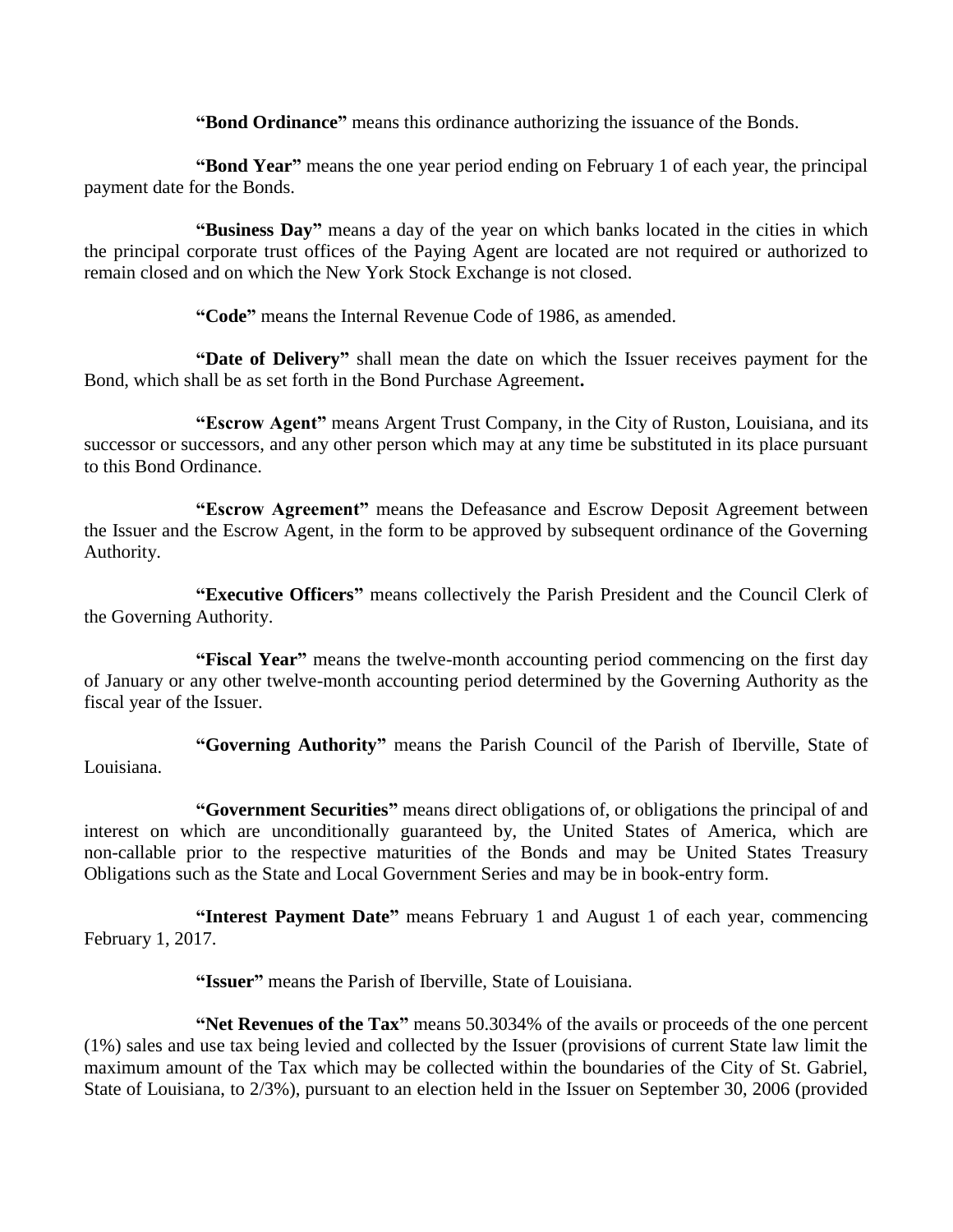that the allocation of the Tax proceeds shall be subject to change after each Federal census based upon the respective population of each tax recipient body as their boundaries existed on May 1, 2005, and provided that the Parish allocation shall never be reduced to less than 50% of the Tax proceeds and the remainder divided among the municipalities nor shall any such changes reduce the pro-rata allocation of any municipality), and after provision has been made for the payment therefrom of all of the reasonable and necessary costs and expenses of collecting and administering the Tax.

**"Outstanding"** when used with respect to Bonds means, as of the date of determination, all Bonds theretofore issued and delivered under this Bond Ordinance, except:

> (a) Any Bond theretofore canceled by the Paying Agent or delivered to the Paying Agent for cancellation;

> (b) Any Bond for the payment of which sufficient funds or government securities, or both, have been theretofore paid or deposited in trust for the owners of such Bond with the effect specified in this Bond Ordinance by law;

> (c) Any Bond in exchange for or in lieu of which other Bonds have been registered and delivered pursuant to this Bond Ordinance; and

> (d) Any Bonds alleged to have been mutilated, destroyed, lost or stolen which have been paid as provided in this Bond Ordinance or by law.

**"Outstanding Parity Bonds"** shall mean, collectively, the Issuer's unrefunded 2007 Bonds and unrefunded 2009 Bonds, as described in the preamble hereto.

**"Outstanding Parity Bond Ordinance"** means, collectively, the ordinances adopted by the Governing Authority on January 16, 2007, and March 3, 2009 authorizing the issuance of the Outstanding Parity Bonds.

**"Owner"** or **"Owners"** when used with respect to any Bond means the Person in whose name such Bond is registered in the Bond Register.

**"Parish"** means the Parish of Iberville, State of Louisiana.

**"Paying Agent"** means Argent Trust Company, in the City of Ruston, Louisiana, until a successor Paying Agent shall have become such pursuant to the applicable provisions of this Bond Ordinance, and thereafter Paying Agent shall mean such successor Paying Agent.

**"Person"** means any individual, corporation, partnership, joint venture, association, joint-stock company, trust, unincorporated organization, or government or any agency or political subdivision thereof.

**"Qualified Investments"** means any investments which are at the time legal for investment of the Issuer=s funds pursuant to the laws of the State, the value of which shall be determined by either its fair market value or its face amount plus accrued interest.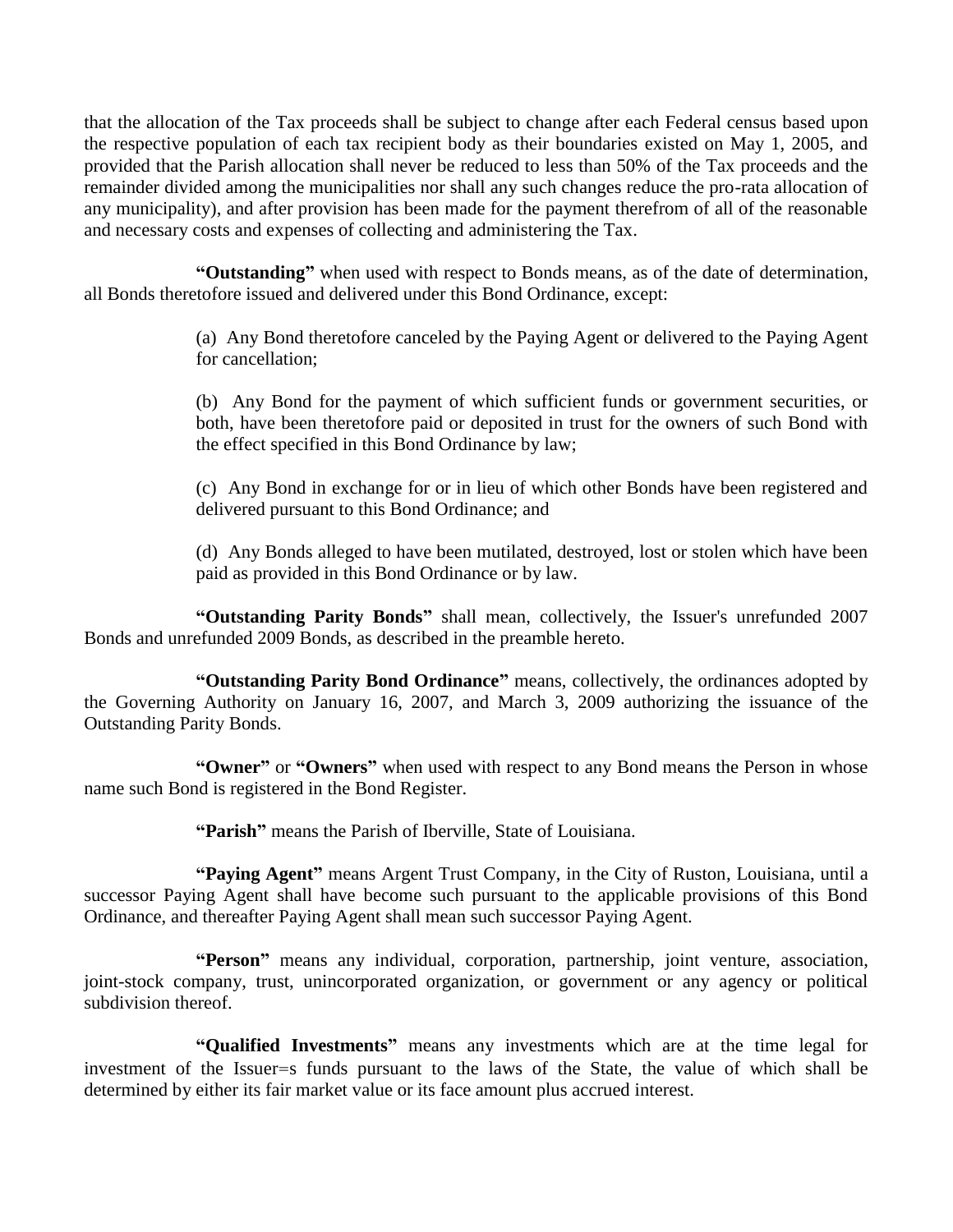**"Record Date"** for the interest payable on any Interest Payment Date means the 15th calendar day of the month next preceding such interest payment date, whether or not such day is a Business Day.

**"Refunded Bonds**" means certain maturities of the Issuer's outstanding 2007 Bonds and 2009 Bonds being refunded by the Bonds, which shall be further set forth in the Bond Purchase Agreement.

**"Reserve Fund Requirement"** means, as of any date of calculation, a sum equal to the lesser of (i) 10% of the original proceeds of the Bonds, the Outstanding Parity Bonds and any Additional Parity Bonds, calculated in accordance with applicable Internal Revenue Service regulations, (ii) the maximum principal and interest requirements for any succeeding Bond Year (ending February 1) on the Bonds, the Outstanding Parity Bonds and any Additional Parity Bonds, or (iii) 125% of the average annual principal and interest requirements on the Bonds, the Outstanding Parity Bonds and any Additional Parity Bonds; provided, however, that the Reserve Fund Requirement may be satisfied by cash or Reserve Fund Alternative Investment, or a combination of the foregoing.

**"Reserve Insurer"** means the insurance company as set forth in the Bond Purchase Agreement, if any.

**"Reserve Fund Alternative Investment"** means a surety bond or insurance policy issued by an insurance company as further described in the Bond Purchase Agreement, if any.

**"State"** means the State of Louisiana.

2006.

**"Tax"** means the 1% tax authorized at an election held in the Issuer on September 30,

**"Tax Ordinance"** means the ordinance adopted by this Governing Authority on November 21, 2006, pursuant to which the Tax is being levied, as the same may be supplemented and/or amended from time to time.

**"Underwriter"** means Raymond James & Associates, Inc., of New Orleans, Louisiana, the original purchaser of the Bonds.

SECTION 2. Authorization of Bonds. In compliance with the terms and provisions of the Act, there is hereby authorized the incurring of an indebtedness of not exceeding Eleven Million Dollars (\$11,000,000) for, on behalf of, and in the name of the Issuer, for the purpose of refunding the Refunded Bonds through the escrow of a portion of the proceeds of the Bond, together with other available moneys of the Issuer, in accordance with the terms of the Escrow Agreement, in order to provide for the payment of the principal of, premium and interest on the Refunded Bonds upon their redemption as provided in the Bond Purchase Agreement.

The Bonds shall be dated the date of delivery, shall be numbered consecutively from R-1 upwards, shall mature on February 1 in each of the years and in the principal amounts as shall be set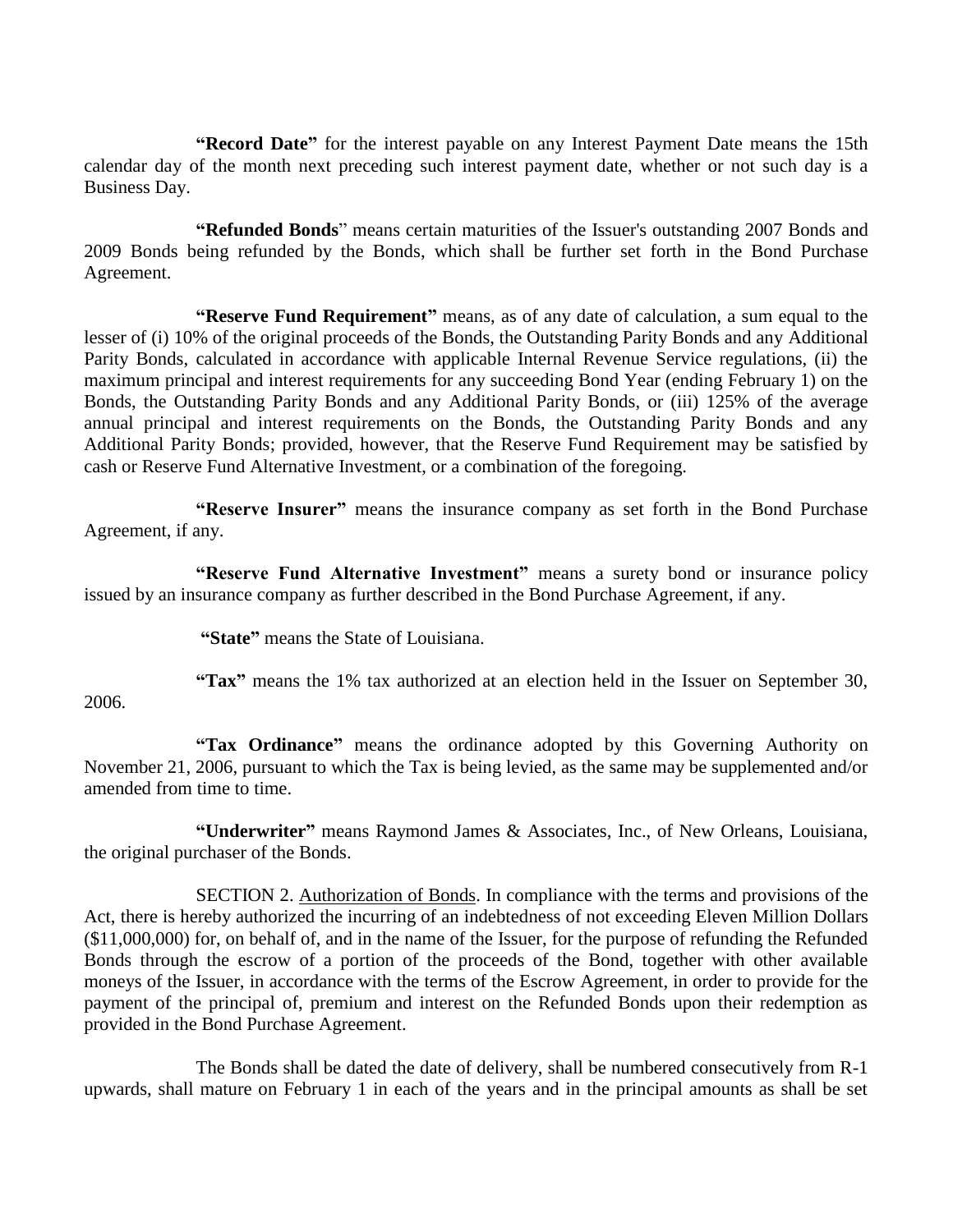forth in the Bond Purchase Agreement, may be serial bonds or term bonds with mandatory call provisions, as set forth in the Bond Purchase Agreement, and shall mature no later than February 1, 2027. The unpaid principal of the Bonds shall bear interest from date thereof or from the most recent Interest Payment Date to which interest has been paid or duly provided, payable on February 1 and August 1 of each year, beginning February 1, 2017.

The principal of and interest on the Bonds shall be payable in such coin or currency of the United States of America which at the time of payment is legal tender for public and private debts.

The Bonds shall bear interest at a rate or rates of interest (not exceeding 6.00% per annum) and shall be sold at such all as set forth in the Bond Purchase Agreement.

The principal of the Bonds upon maturity shall be payable at the principal office of the Paying Agent, upon presentation and surrender thereof, and interest on the Bonds shall be payable by check of the Paying Agent mailed by the Paying Agent to the Owner (determined as of the close of business on the Record Date) at the address shown on the Bond Register. Each Bond delivered under this Bond Ordinance upon transfer of, in exchange for or in lieu of any other Bond shall carry all the rights to interest accrued and unpaid, and to accrue, which were carried by such other Bond, and each such Bond shall bear interest (as herein set forth) so neither gain nor loss in interest shall result from such transfer, exchange or substitution.

No Bond shall be entitled to any right or benefit under this Bond Ordinance or be valid or obligatory for any purpose, unless there appears on such Bond a certificate of registration, substantially in the form provided in this Bond Ordinance, executed by the Paying Agent by manual signature.

SECTION 3. Authorization of Escrow Agreement; Escrow Agent. Provision having been made for the orderly payment upon redemption of all the Refunded Bonds, in accordance with their terms, it is hereby recognized and acknowledged that as of the date of delivery of the Bond under this Bond Ordinance, provision will have been made for the performance of all covenants and agreements of the Issuer incidental to the Refunded Bonds, and that accordingly, and in compliance with all that is herein provided, the Issuer is expected to have no future obligation with reference to the Refunded Bonds, except to assure that the Refunded Bonds are paid from the funds so escrowed in accordance with the provisions of the Escrow Agreement.

The form of the Escrow Agreement shall be approved in, and the Executive Officers shall be authorized and directed to execute and deliver the Escrow Agreement on behalf of the Issuer, by a subsequent Ordinance of this Governing Authority.

Argent Trust Company, in the City of Ruston, Louisiana, is hereby appointed Escrow Agent. The Escrow Agent shall signify its acceptance of the duties and obligations imposed upon it by this Bond Ordinance by executing and delivering the Escrow Agreement. A successor to the Escrow Agent may be designated in the manner to be set forth in the Escrow Agreement.

SECTION 4. Redemption of Bonds. The Bonds shall be subject to optional and mandatory redemption as shall be set forth in the Bond Purchase Agreement.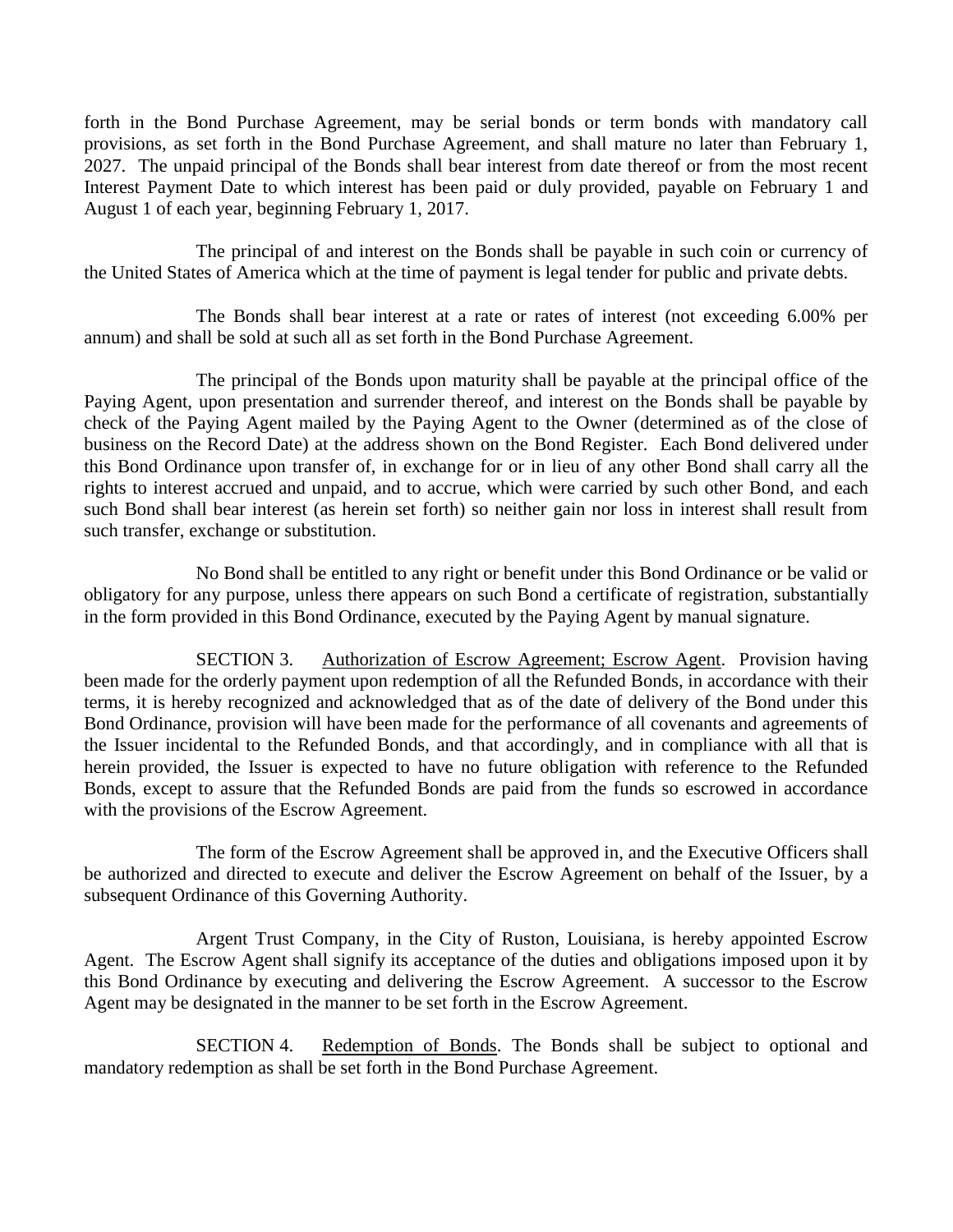In the event a Bond to be redeemed is of a denomination larger than \$5,000, a portion of such Bond (\$5,000 or any multiple thereof) may be redeemed. Bonds are not required to be redeemed in inverse order of maturity. Official notice of such call of any of the Bonds for redemption shall be given by the Paying Agent by means of first class mail, postage prepaid, by notice deposited in the United States mails or via accepted means of electronic communication not less than thirty (30) days prior to the redemption date addressed to the Owner of each Bond to be redeemed at his address as shown on the Bond Register.

SECTION 5. Registration, Transfer and Exchange of Bonds. The Issuer shall cause the Bond Register to be kept at the principal office of the Paying Agent. The Bonds may be transferred, registered and assigned only on the Bond Register, and such registration shall be at the expense of the Issuer. A Bond may be assigned by the execution of an assignment form on the Bonds or by other instruments of transfer and assignment acceptable to the Paying Agent. A new Bond or Bonds will be delivered by the Paying Agent to the last assignee (the new Owner) in exchange for such transferred and assigned Bonds after receipt of the Bonds to be transferred in proper form. Such new Bond or Bonds shall be in the denomination of \$5,000 for any one maturity, or any integral multiple thereof within a single maturity. Neither the Issuer nor the Paying Agent shall be required to issue, register the transfer of, or exchange (i) any Bond during a period beginning at the opening of business on a Record Date and ending at the close of business on the Interest Payment Date, or (ii) any Bond called for redemption prior to maturity, during a period beginning at the opening of business fifteen (15) days before the date of mailing of a notice of redemption of such Bond and ending on the date of such redemption.

SECTION 6. Book Entry Registration of Bonds. The Bonds shall be initially issued in the name of Cede & Co., as nominee for The Depository Trust Company (ADTC@), as registered owner of the Bonds, and held in the custody of DTC. The Secretary of the Governing Authority of the Issuer or any other officer of the Issuer is authorized to execute and deliver a Letter of Representation to DTC on behalf of the Issuer with respect to the issuance of the Bonds in Abook-entry only@ format. The terms and provisions of said Letter of Representation shall govern in the event of any inconsistency between the provisions of this Bond Ordinance and said Letter of Representation. Initially, a single certificate will be issued and delivered to DTC for each maturity of the Bonds. The Beneficial Owners will not receive physical delivery of Bond certificates except as provided herein. Beneficial Owners are expected to receive a written confirmation of their purchase providing details of each Bond acquired. For so long as DTC shall continue to serve as securities depository for the Bonds as provided herein, all transfers of beneficial ownership interest will be made by book-entry only, and no investor or other party purchasing, selling or otherwise transferring beneficial ownership of Bonds is to receive, hold or deliver any Bond certificate.

Notwithstanding anything to the contrary herein, while the Bonds are issued in bookentry-only form, the payment of principal of, premium, if any, and interest on the Bonds may be payable by the Paying Agent by wire transfer to DTC in accordance with the Letter of Representation.

For every transfer and exchange of the Bonds, the Beneficial Owner may be charged a sum sufficient to cover such Beneficial Owner's allocable share of any tax, fee or other governmental charge that may be imposed in relation thereto.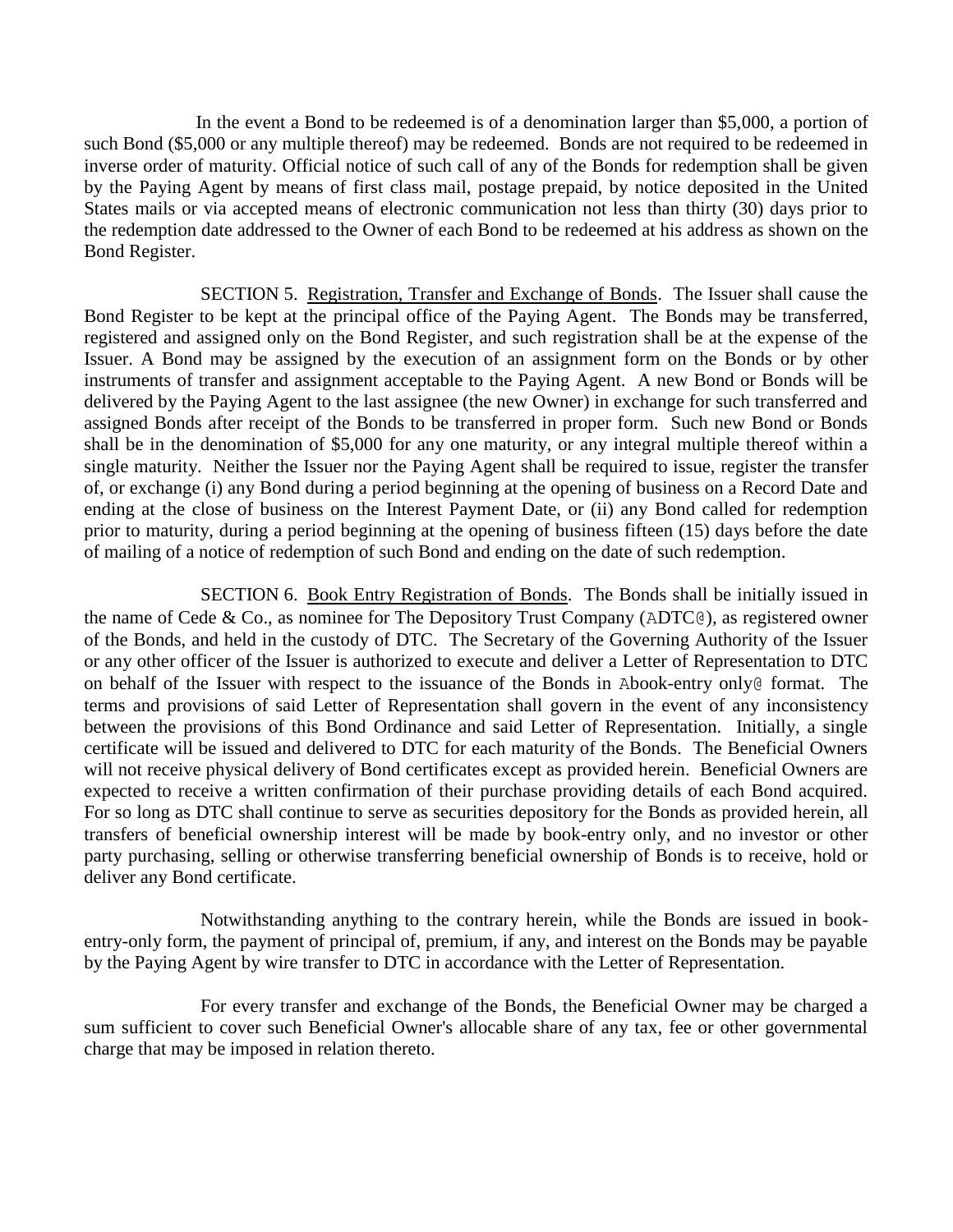Bond certificates are required to be delivered to and registered in the name of the Beneficial Owner under the following circumstances:

> (a) DTC determines to discontinue providing its service with respect to the Bonds. Such a determination may be made at any time by giving 30 days' notice to the Issuer and the Paying Agent and discharging its responsibilities with respect thereto under applicable law; or

> b) The Issuer determines that continuation of the system of book-entry transfer through DTC (or a successor securities depository) is not in the best interests of the Issuer and/or the Beneficial Owners.

The Issuer and the Paying Agent will recognize DTC or its nominee as the Bondholder for all purposes, including notices and voting.

Neither the Issuer or the Paying Agent are responsible for the performance by DTC of any of its obligations, including, without limitation, the payment of moneys received by DTC, the forwarding of notices received by DTC or the giving of any consent or proxy *in lieu* of consent.

Whenever during the term of the Bonds the beneficial ownership thereof is determined by a book entry at DTC, the requirements of this Bond Ordinance of holding, delivering or transferring the Bonds shall be deemed modified to require the appropriate person to meet the requirements of DTC as to registering or transferring the book entry to produce the same effect.

If at any time DTC ceases to hold the Bonds, all references herein to DTC shall be of no further force or effect.

SECTION 7. Form of Bonds. The Bonds and the endorsements to appear thereon shall be in substantially the following forms, respectively, to-wit: Unless this Bond is presented by an authorized representative of the Depository Trust Company, a New York corporation ("DTC"), to the Issuer or their agent for registration of transfer, exchange, or payment, and any Bond issued is registered in the name of CEDE & Co. or in such other name as is requested by an authorized representative of DTC (and any payment is made to CEDE  $&$  CO. or to such other entity as is requested by an authorized representative of DTC), ANY TRANSFER, PLEDGE, OR OTHER USE HEREOF FOR VALUE OR OTHERWISE BY OR TO ANY PERSON IS WRONGFUL inasmuch as the registered owner hereof, CEDE & CO., has an interest herein.

As provided in the Bond Ordinance referred to herein, until the termination of the system of book-entryonly transfers through DTC and notwithstanding any other provision of the Bond Ordinance to the contrary, this Bond may be transferred, in whole but not in part, only to a nominee of DTC, or by a nominee of DTC to DTC or a nominee of DTC, or by DTC or a nominee of DTC to any successor securities depository or any nominee thereof.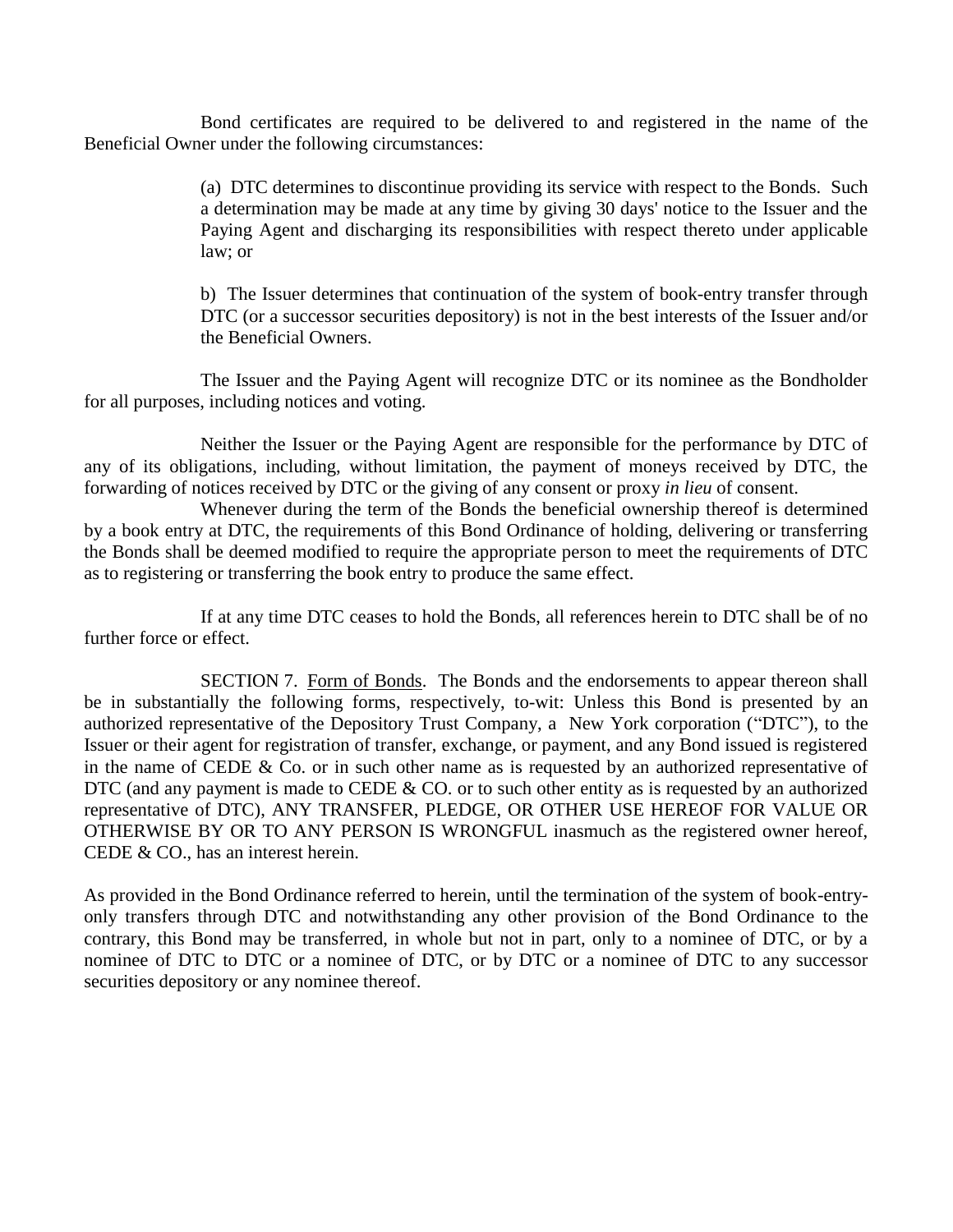### UNITED STATES OF AMERICA STATE OF LOUISIANA PARISH OF IBERVILLE

#### SALES TAX REFUNDING BOND, SERIES 2016 OF THE PARISH OF IBERVILLE, STATE OF LOUISIANA

| Bond | Maturity           | Interest | <b>CUSIP</b> |
|------|--------------------|----------|--------------|
| Date | Date               | Rate     | Number       |
|      |                    |          |              |
| 2016 | February $1, \_\_$ | $\%$     |              |

The Parish of Iberville, State of Louisiana (the "Issuer"), promises to pay, but solely from the source and as hereinafter provided, to:

REGISTERED OWNER: CEDE & CO. (Tax Identification #13-2555119)

PRINCIPAL AMOUNT:

or registered assigns, on the Maturity Date set forth above, the Principal Amount set forth above, together with interest thereon from the Bond Date set forth above or the most recent Interest Payment Date to which interest has been paid or duly provided for, payable on February 1, 2017, and semiannually thereafter on February 1 and August 1 of each year (each an "Interest Payment Date"), at the Interest Rate per annum set forth above until said Principal Amount is paid, unless this Bond shall have been previously called for redemption and payment shall have been duly made or provided for. The principal of this Bond, upon maturity or redemption, is payable in lawful money of the United States of America at the principal office of Argent Trust Company, in the City of Ruston, Louisiana, or successor thereto (the "Paying Agent"), upon presentation and surrender hereof. Interest on this Bond is payable by check mailed by the Paying Agent to the registered owner (determined as of the 15th calendar day of the month next preceding each Interest Payment Date) at the address as shown on the registration books of the Paying Agent.

During any period after the initial delivery of the Bonds in book-entry-only form when the Bonds are delivered in multiple certificates form, upon request of a registered owner of at least \$1,000,000 in principal amount of Bonds outstanding, all payments of principal, premium, if any, and interest on the Bonds will be paid by wire transfer in immediately available funds to an account designated by such registered owner; CUSIP number identification with appropriate dollar amounts for each CUSIP number must accompany all payments of principal, premium, and interest, whether by check or by wire transfer.

FOR SO LONG AS THIS BOND IS HELD IN BOOK-ENTRY FORM REGISTERED IN THE NAME OF CEDE & CO. ON THE REGISTRATION BOOKS OF THE ISSUER KEPT BY THE PAYING AGENT, AS BOND REGISTRAR, THIS BOND, IF CALLED FOR PARTIAL REDEMPTION IN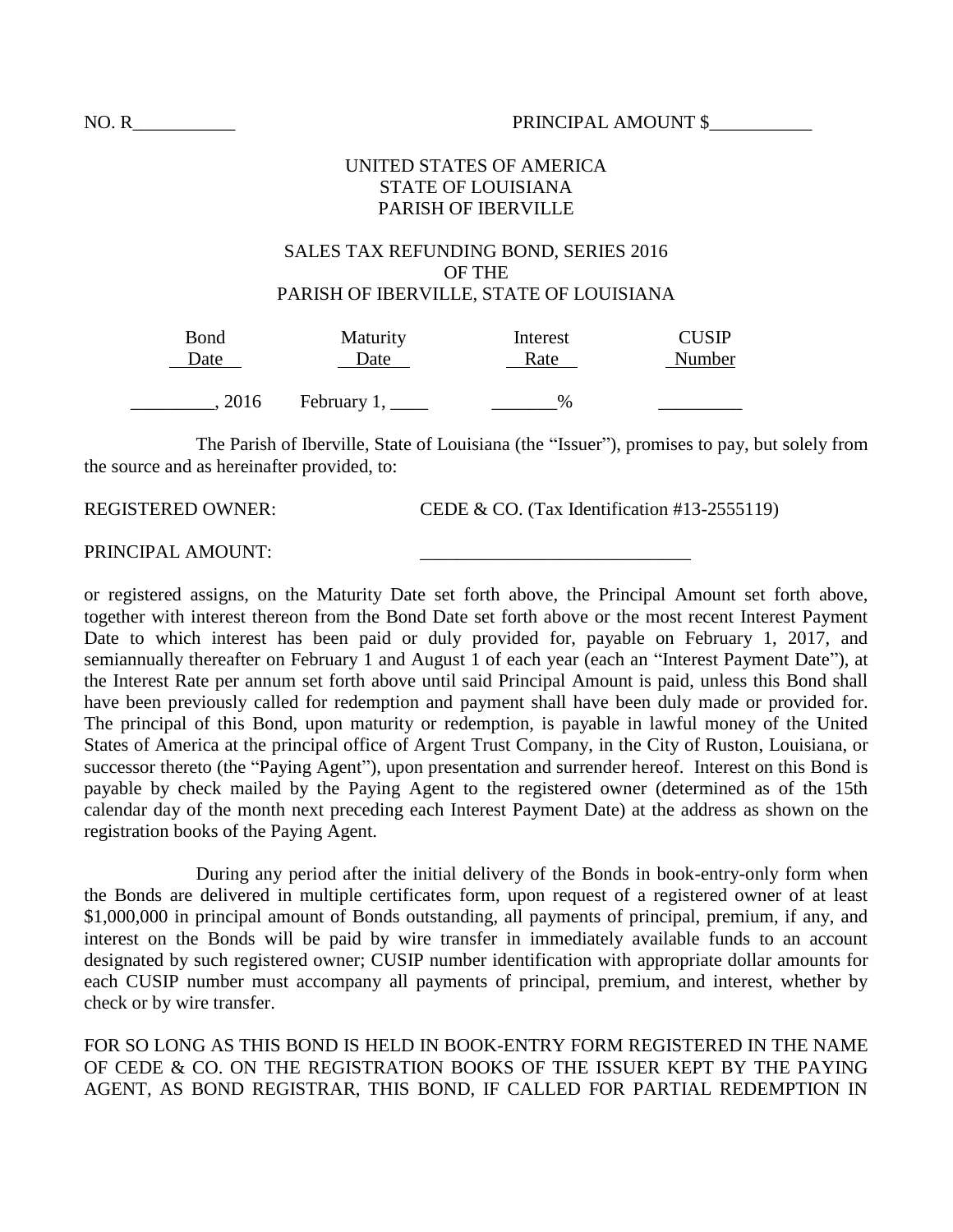ACCORDANCE WITH THE BOND ORDINANCE SHALL BECOME DUE AND PAYABLE ON THE REDEMPTION DATE DESIGNATED IN THE NOTICE OF REDEMPTION GIVEN IN ACCORDANCE WITH THE BOND ORDINANCE AT, AND ONLY TO THE EXTENT OF, THE REDEMPTION PRICE, PLUS ACCRUED INTEREST TO THE SPECIFIED REDEMPTION DATE; AND THIS BOND SHALL BE PAID, TO THE EXTENT SO REDEEMED, (i) UPON PRESENTATION AND SURRENDER THEREOF AT THE OFFICE SPECIFIED IN SUCH NOTICE OR (ii) AT THE WRITTEN REQUEST OF CEDE & CO., BY CHECK MAILED TO CEDE & CO. BY THE PAYING AGENT OR BY WIRE TRANSFER TO CEDE & CO. BY THE PAYING AGENT IF CEDE & CO. AS BOND OWNER SO ELECTS. IF, ON THE REDEMPTION DATE, MONEYS FOR THE REDEMPTION OF BONDS OF SUCH MATURITY TO BE REDEEMED, TOGETHER WITH INTEREST TO THE REDEMPTION DATE, SHALL BE HELD BY THE PAYING AGENT SO AS TO BE AVAILABLE THEREFOR ON SUCH DATE, AND AFTER NOTICE OF REDEMPTION SHALL HAVE BEEN GIVEN IN ACCORDANCE WITH THE BOND ORDINANCE, THEN, FROM AND AFTER THE REDEMPTION DATE, THE AGGREGATE PRINCIPAL AMOUNT OF THIS BOND SHALL BE IMMEDIATELY REDUCED BY AN AMOUNT EQUAL TO THE AGGREGATE PRINCIPAL AMOUNT THEREOF SO REDEEMED, NOTWITHSTANDING WHETHER THIS BOND HAS BEEN SURRENDERED TO THE PAYING AGENT FOR CANCELLATION.

This Bond is one of an authorized issue aggregating in principal the sum of \_\_\_\_\_\_\_\_\_\_\_\_\_\_\_\_\_\_\_\_\_\_\_\_\_Dollars (\$\_\_\_\_\_\_\_\_\_\_\_\_\_\_) (the "Bonds"), all of like tenor and effect except as to number, interest rate, and maturity, said Bonds having been issued by the Issuer pursuant to an ordinance adopted on [July 19], 2016 as supplemented by an ordinance adopted on \_\_\_\_\_\_\_\_\_\_, 2016 (collectively, the "Bond Ordinance"), for the purpose of refunding the Issuer's outstanding Sales Tax Bonds, Series 2007, which mature February 1, 20\_\_ to February 1, 20\_\_, inclusive and Sales Tax Bonds, Series 2009, which mature February 1, 20\_\_ to February 1, 20\_\_, inclusive, and paying the costs of issuance of the Bonds, under the authority conferred by Chapter 14-A of Title 39 of the Louisiana Revised Statutes of 1950, as amended, and other constitutional and statutory authority, pursuant to all requirements therein specified, including the authorization of a majority of the qualified electors voting at an election held on September 30, 2006, the result of which election has been duly promulgated in accordance with law.

The Bonds are issuable in the denomination of \$5,000, or any integral multiple thereof within a maturity. As provided in the Bond Ordinance, and subject to certain limitations set forth therein, the Bonds are exchangeable for an equal aggregate principal amount of Bonds of the same maturity of any other authorized denomination.

Subject to the limitations and requirements provided in the Bond Ordinance, the transfer of this Bond shall be registered on the registration books of the Paying Agent/Registrar upon surrender of this Bond at the principal corporate trust office of the Paying Agent/Registrar as Bond Registrar, duly endorsed by, or accompanied by a written instrument of transfer in form and a guaranty of signature satisfactory to the Paying Agent/Registrar, duly executed by the registered owner or his attorney duly authorized in writing, and thereupon a new Bond or Bonds of the same maturity and of authorized denomination or denominations, for the same aggregate principal amount, will be issued to the transferee. Prior to due presentment for transfer of this Bond, the Issuer and the Paying Agent/Registrar may deem and treat the registered owner hereof as the absolute owner hereof (whether or not this Bond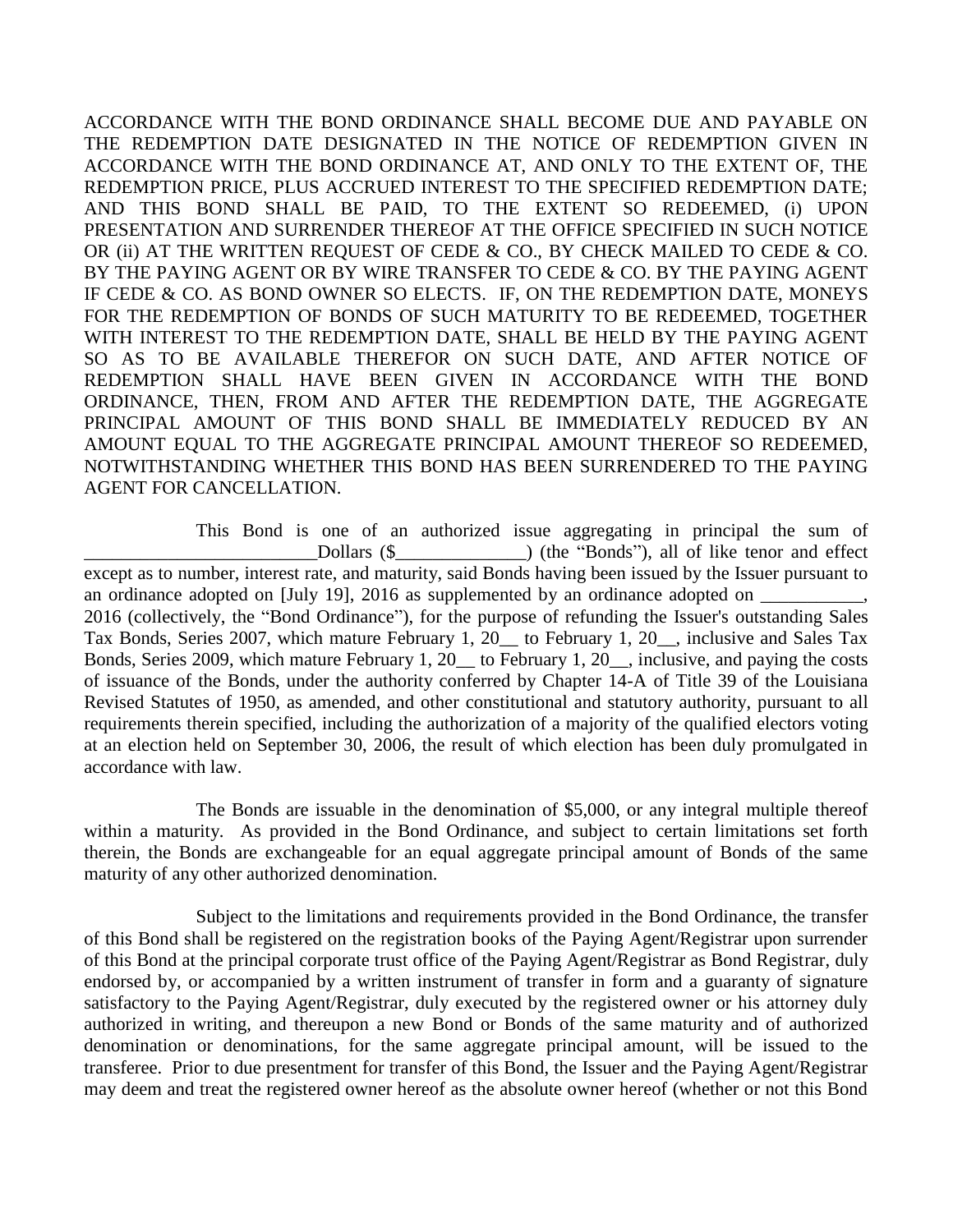shall be overdue) for the purpose of receiving payment of or on account of principal hereof and interest hereon and for all other purposes, and neither the Issuer nor the Paying Agent/Registrar shall be affected by any notice to the contrary.

The Issuer and the Paying Agent/Registrar shall not be required to (a) issue, register the transfer of or exchange any Bond during a period beginning at the opening of business on the 15th day of the month next preceding an interest payment date or any date of selection of Bonds to be redeemed and ending at the close of business on the interest payment date or (b) to register the transfer of or exchange any Bond so selected for redemption in whole or in part.

The Bonds maturing on February 1, 20<sub>\_\_</sub>, and thereafter, are callable for redemption at the option of the Issuer in full or in part at any time on or after February 1, 20\_\_\_, at the principal amount thereof, plus accrued interest from the most recent Interest Payment Date to which interest has been paid or duly provided for. Official notice of such call of any of the Bonds for redemption shall be given by means of first class mail, postage prepaid, by notice deposited in the United States mails or via accepted means of electronic communication not less than thirty (30) days prior to the redemption date addressed to the registered owner of each Bond to be redeemed at his address as shown on the registration books of the Paying Agent. In the event a Bond to be redeemed is of a denomination larger than \$5,000, a portion of such Bond (\$5,000 or any multiple thereof) may be redeemed. Bonds are not required to be redeemed in inverse order of maturity.

This Bond and the issue of which it forms a part are issued on a complete parity with the Issuer's unrefunded Sales Tax Bonds, Series 2007 and unrefunded Sales Tax Bonds, Series 2009 (collectively, the "Outstanding Parity Bonds@). It is certified that the Issuer, in issuing this Bond and the issue of which it forms a part, has complied with all the terms and conditions set forth in the ordinances authorizing the issuance of the Outstanding Parity Bonds.

This Bond and the issue of which it forms a part are payable from and secured, equally with the Outstanding Parity Bonds, by an irrevocable pledge and dedication of 50.3034% of the avails or proceeds of the one percent (1%) sales and use tax being levied and collected by the Issuer (provisions of current State law limit the maximum amount of the Tax which may be collected within the boundaries of the City of St. Gabriel, State of Louisiana, to 2/3%), pursuant to an election held in the Issuer on September 30, 2006 (provided that the allocation of the Tax proceeds shall be subject to change after each Federal census based upon the respective population of each Tax recipient body as their boundaries existed on May 1, 2005, and provided that the Parish allocation shall never be reduced to less than 50% of the Tax proceeds and the remainder divided among the municipalities nor shall any such changes reduce the pro-rata allocation of any municipality) (the "Tax"), and after provision has been made for the payment therefrom of all of the reasonable and necessary costs and expenses of collecting and administering the Tax (the "Net Revenues of the Tax"), pursuant to Article VI, Section 29(A) of the Constitution of the State of Louisiana of 1974 and other constitutional and statutory authority. This Bond constitutes a borrowing solely upon the credit of the Net Revenues of the Tax received by the Issuer and does not constitute an indebtedness or pledge of the general credit of the Issuer within the meaning of any constitutional or statutory provisions relating to the incurring of indebtedness. The Issuer has covenanted and agreed and does hereby covenant and agree to continue to levy the Tax and not to discontinue or decrease or permit to be discontinued or decreased the Tax in anticipation of the collection of which this Bond and the issue of which it forms a part have been issued,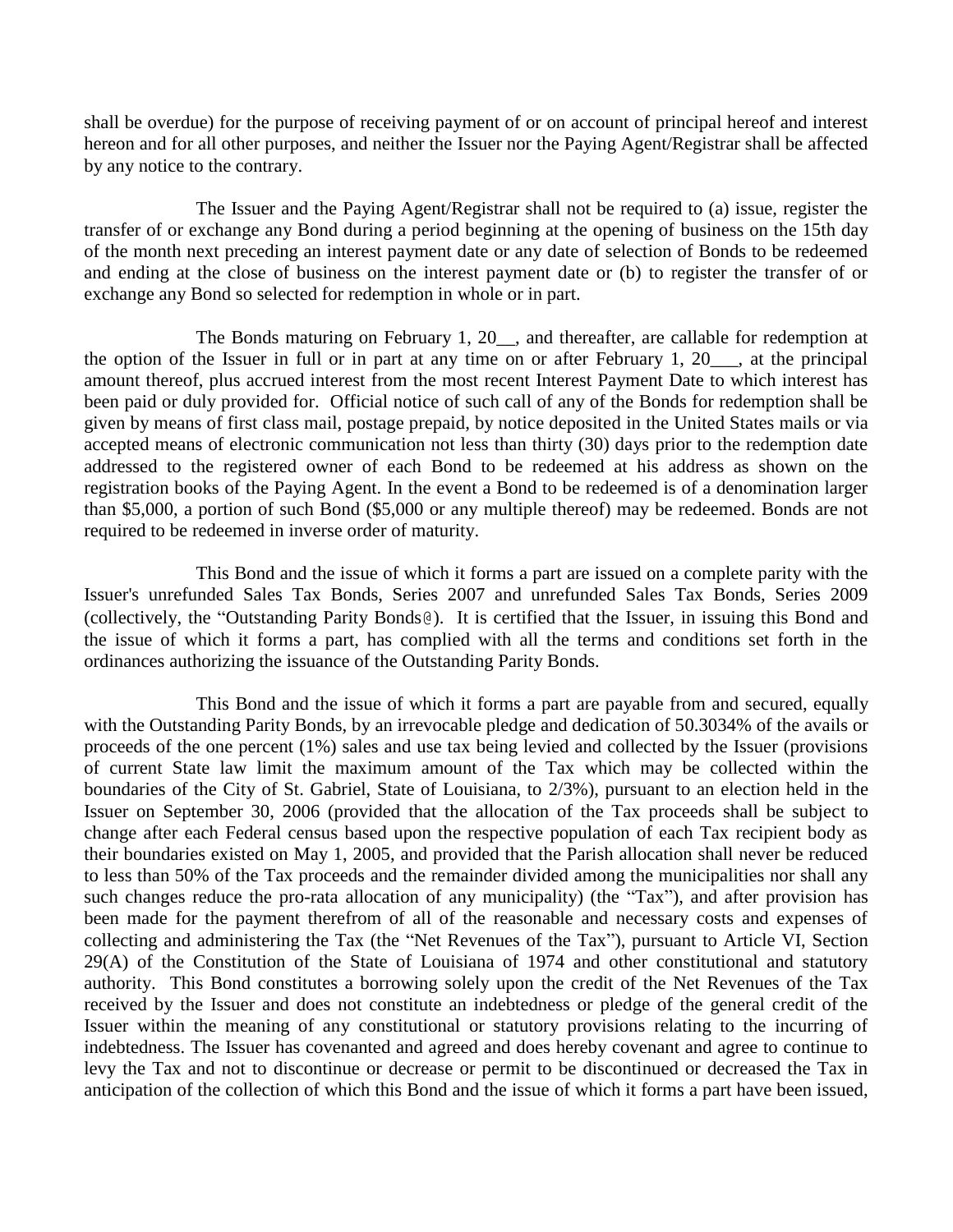nor in any way make any change other than as provided in the proposition approved by the voters of the Parish on September 30, 2006, which would diminish the amount of said Net Revenues of the Tax pledged to the payment of the Bonds, until all of the Bonds have been paid in principal and interest. For a complete statement of the revenues from which and conditions under which this Bond is issued, reference is hereby made to the Bond Ordinance.

This Bond shall not be valid or become obligatory for any purpose or be entitled to any security or benefit under the Bond Ordinance until the Certificate of Registration hereon shall have been signed by the Paying Agent.

It is certified that this Bond is authorized by and is issued in conformity with the requirements of the Constitution and statutes of this State. It is further certified, recited and declared that all acts, conditions and things required to exist, to happen and to be performed precedent to and in the issuance of this Bond and the issue of which it forms a part necessary to constitute the same legal, binding and valid obligations of the Issuer have existed, have happened and have been performed in due time, form and manner as required by law, and that the indebtedness of the Issuer, including this Bond and the issue of which it forms a part, does not exceed any limitation prescribed by the Constitution and statutes of the State of Louisiana, and that said Bonds shall not be invalid for any irregularity or defect in the proceedings for the issuance and sale thereof and shall be incontestable in the hands of bona fide purchasers or owners for value thereof.

IN WITNESS WHEREOF, the Parish of Iberville, State of Louisiana, has caused this Bond to be executed in its name by the facsimile signatures of its Parish President and attested by the facsimile signature of the Council Clerk and a facsimile of the corporate seal to be imprinted hereon.

# PARISH OF IBERVILLE, STATE OF LOUISIANA

(facsimile) (facsimile)

\_\_\_\_\_\_\_\_\_\_\_\_\_\_\_\_\_\_\_\_\_\_\_\_\_\_\_\_\_\_ \_\_\_\_\_\_\_\_\_\_\_\_\_\_\_\_\_\_\_\_\_\_\_\_\_\_\_\_\_\_

Council Clerk Parish President

(SEAL)

\* \* \* \* \* \*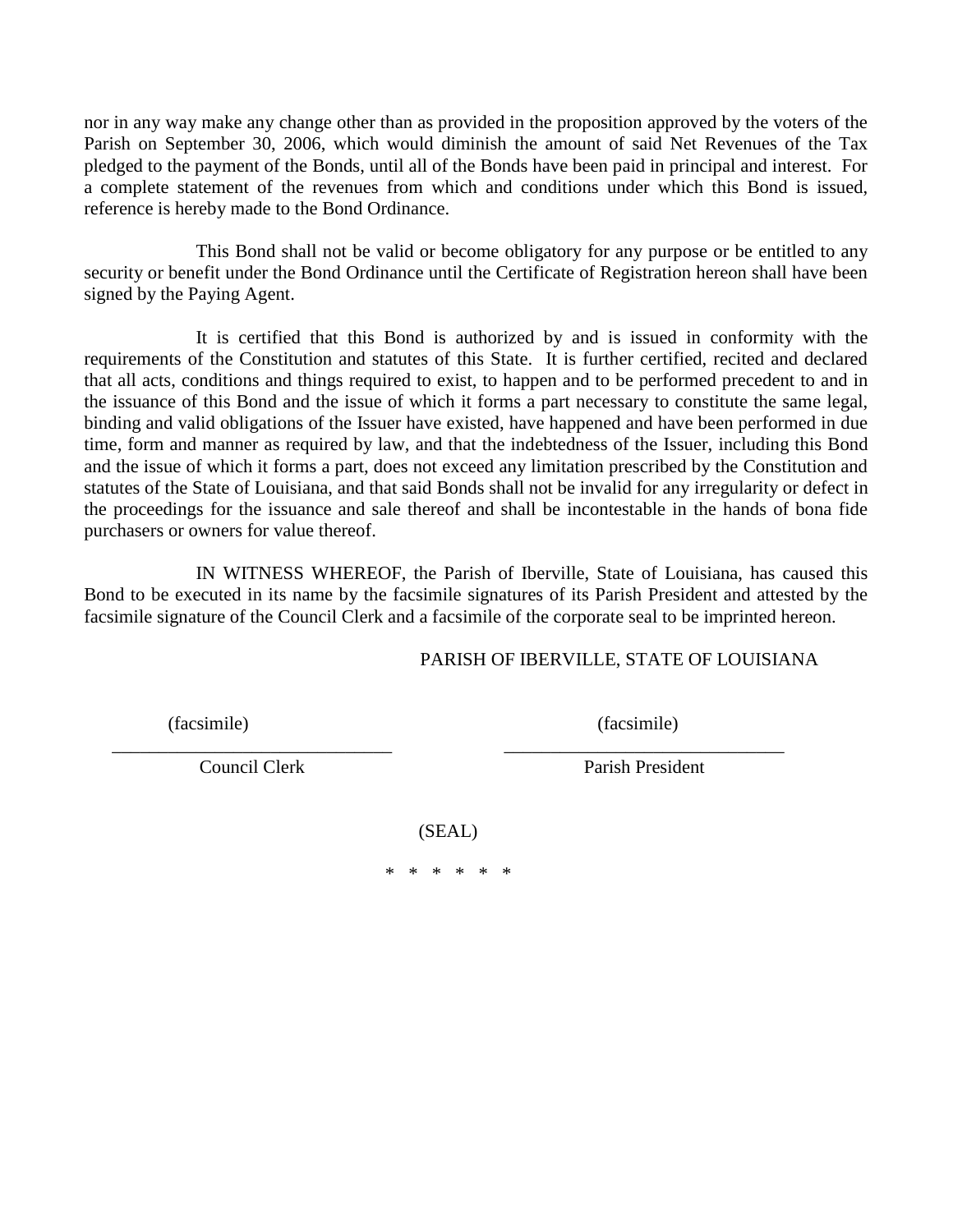### (FORM OF PAYING AGENT'S CERTIFICATE OF REGISTRATION - TO BE PRINTED ON ALL BONDS)

This Bond is one of the Bonds referred to in the within mentioned Bond Ordinance.

Argent Trust Company in the City of Ruston, Louisiana, as Paying Agent

Date of Registration: \_\_\_\_\_\_\_\_\_\_\_\_\_\_\_ By:

Authorized Officer

\* \* \* \* \* \* \*

# (FORM OF ASSIGNMENT)

FOR VALUE RECEIVED, the undersigned hereby sells, assigns and transfers unto \_\_\_\_\_

Please Insert Social Security or other Identifying Number of Assignee

the within Bond and all rights thereunder, and hereby irrevocably constitutes and appoints

attorney or agent to transfer the within Bond on the books kept for registration thereof, with full power of substitution in the premises.

Dated:

NOTICE: The signature to this assignment must correspond with the name as it appears upon the face of the within Bond in every particular, without alteration or enlargement or any change whatever.

\* \* \* \* \* \* \*

SECTION 8. Execution of Bonds. The Bonds shall be signed by the Executive Officers of the Governing Authority for, on behalf of, in the name of the Issuer and under the corporate seal of the Issuer, which signatures may be either manual or facsimile.

SECTION 9. Recital of Regularity. This Governing Authority, having investigated the regularity of the proceedings had in connection with this issue of Bonds, and having determined the same to be regular, the Bonds shall contain the following recital, to-wit: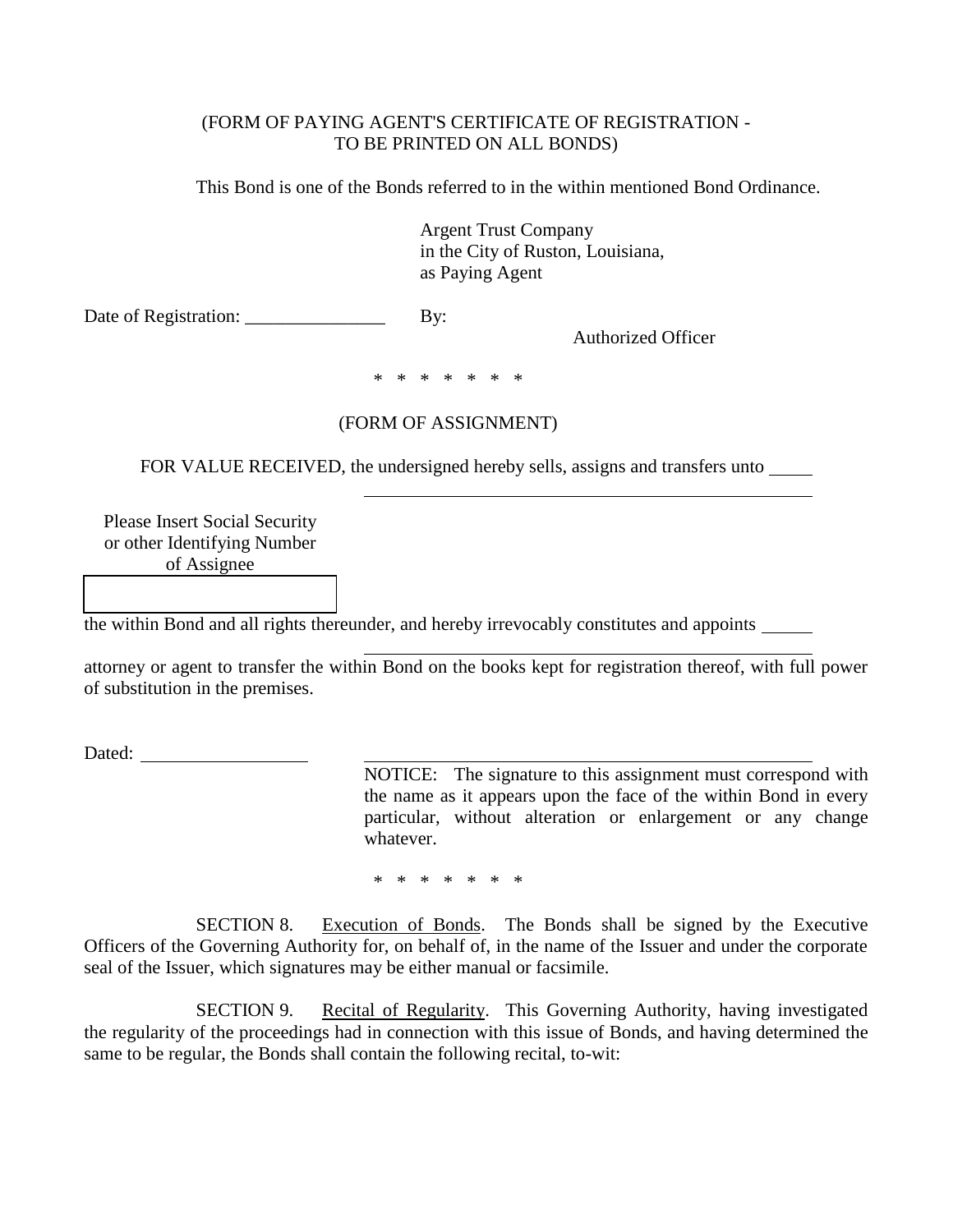"It is certified that this Bond is authorized by and is issued in conformity with the requirements of the Constitution and statutes of this State."

SECTION 10. Pledge of Net Revenues of the Tax. The Bonds, equally with the Outstanding Parity Bonds, shall be secured by and payable in principal and interest solely from an irrevocable pledge and dedication of the avails or proceeds of the Net Revenues of the Tax, after there have first been paid from the gross avails or proceeds of the Tax the reasonable and necessary costs and expenses of collecting and administering the Tax, all as more fully provided in the Tax Ordinance. The Net Revenues of the Tax are hereby irrevocably and irrepealably pledged and dedicated in an amount sufficient for the payment of the Bonds and the Outstanding Parity Bonds in principal and interest and redemption premium, if any, as they shall respectively become due and payable, and for the other purposes set forth in this Bond Ordinance. In compliance with the Tax Ordinance, all of the Net Revenues of the Tax shall be set aside in a separate fund, as provided in the Outstanding Parity Bond Ordinance and as herein provided, shall be and remain pledged for the security and payment of the Bonds, the Outstanding Parity Bonds and any additional parity bonds issued pursuant to the Bond Ordinance in principal and interest and for all other payments provided for in this Bond Ordinance until the Bonds and the Outstanding Parity Bonds shall have been fully paid and discharged.

SECTION 11. Issuer Obligated to Continue to Collect Tax. The Issuer does hereby obligate itself and is bound under the terms and provisions of law to levy, impose, enforce and collect the Tax and to provide for all reasonable and necessary rules, regulations, procedures and penalties in connection therewith, including the proper application of the proceeds of the Tax, until all of the Bonds and the Outstanding Parity Bonds have been retired as to both principal and interest. Nothing herein contained shall be construed to prevent the Issuer from altering, amending or repealing from time to time as may be necessary this Bond Ordinance or any subsequent ordinance providing with respect to the Tax, said alterations, amendments or repeals to be conditioned upon the continued preservation of the rights of the Owners with respect to the Net Revenues of the Tax. The Tax Ordinance imposing the Tax and pursuant to which the Tax is being levied, collected and allocated, and the obligations to continue to levy, collect and allocate the Tax and to apply the revenues therefrom in accordance with the provisions of this Bond Ordinance, shall be irrevocable until the Bonds and the Outstanding Parity Bonds have been paid in full as to principal, premium, if any, and interest, and shall not be subject to amendment in any manner which would impair the rights of the Owners from time to time of the Bonds or which would in any way jeopardize the prompt payment of principal thereof and interest thereon. More specifically, neither the Legislature of Louisiana nor the Issuer may discontinue or decrease the Tax or permit to be discontinued or decreased the Tax in anticipation of the collection of which the Bonds have been issued, or in any way make any change which would diminish the amount of the Net Revenues of the Tax pledged to the payment of the Bonds and received by the Issuer, until all of such Bonds and the Outstanding Parity Bonds shall have been retired as to both principal and interest.

The Owners of any of the Bonds may, either at law or in equity, by suit, action, mandamus or other proceeding, enforce and compel performance of all duties required to be performed as a result of issuing the Bonds and may similarly enforce the provisions of any ordinance imposing the Tax and the Bond Ordinance and proceedings authorizing the issuance of the Bonds.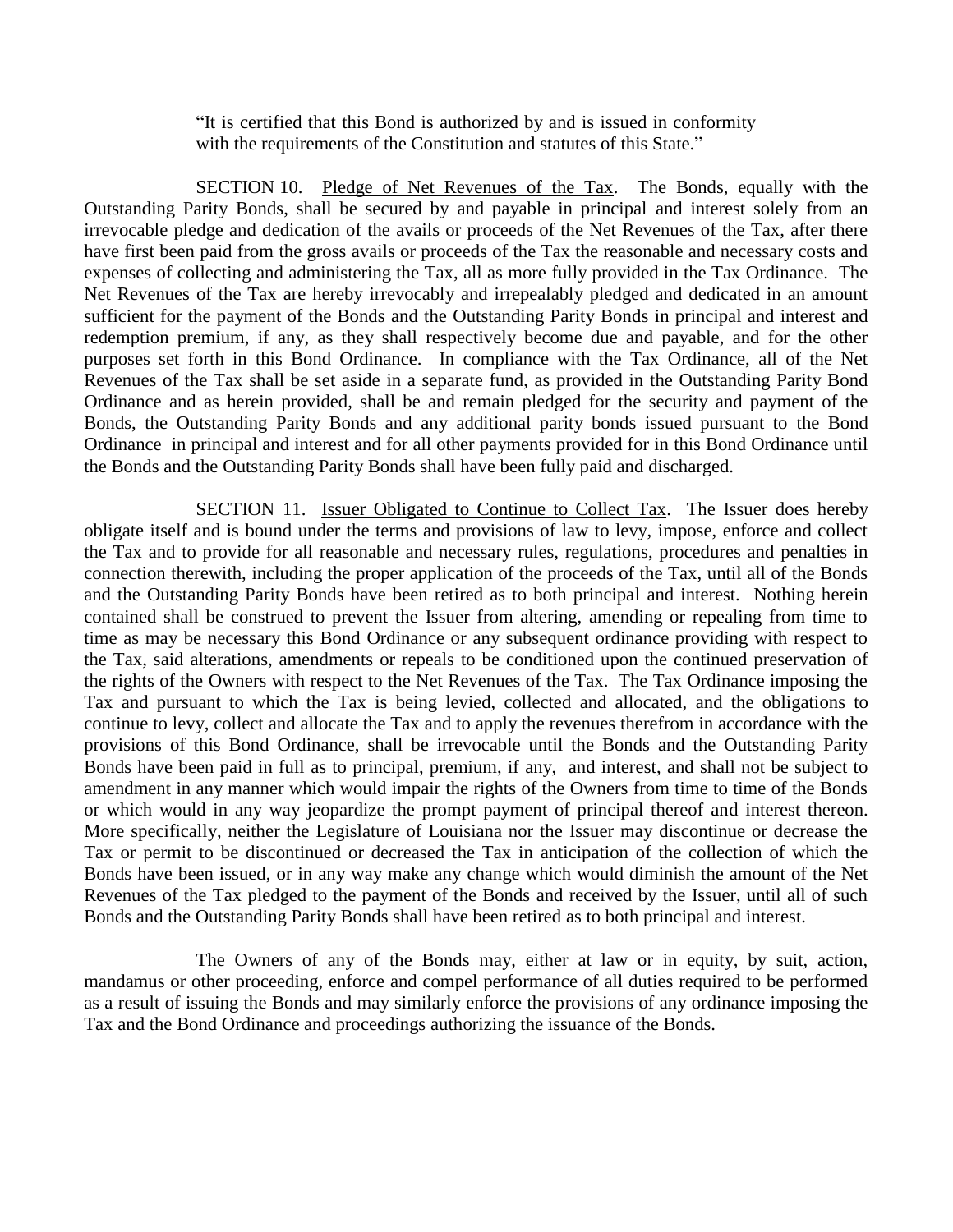SECTION 12. Flow of Funds. In order that the principal of and the interest on the Bonds and the Outstanding Parity Bonds will be paid in accordance with their terms and for the other objects and purposes hereinafter provided, the Issuer further covenants as follows:

All Net Revenues of the Tax shall be deposited daily as the same may be collected to the credit of the Issuer, in a separate and special bank account maintained with the regularly designated fiscal agent of the Issuer and known and designated as the "2006 Sales Tax Fund" (the "Sales Tax Fund"). Out of the funds on deposit in the Sales Tax Fund, the Issuer shall first pay (if not previously withheld by the Sales Tax Collector of the Issuer) the reasonable and necessary expenses of collection and administration of the Tax. After payment of such expenses, the remaining balance of the Net Revenues of the Tax shall constitute a dedicated fund of the Issuer, from which appropriations and expenditures by the Issuer shall be made solely for the purposes designated in the proposition authorizing the levy of the Tax, including the payment of the Bonds, which Sales Tax Fund shall be administered and used in the following order of priority and for the following express purposes:

(a) The maintenance of the "Sales Tax Bond Sinking Fund" (the "Sinking Fund") sufficient in amount to pay promptly and fully the principal of and the interest on the Bonds, the Outstanding Parity Bonds and any additional *pari passu* bonds issued hereafter in the manner provided by this Bond Ordinance, as they severally become due and payable, by transferring from the Sales Tax Fund to the regularly designated fiscal agent of the Issuer, in advance on or before the 20th day of each month, a sum equal to the prorata amount of interest falling due on such bonds on the next Interest Payment Date and a sum equal to the prorata amount of principal falling due on such bonds on the next principal payment date. The Issuer will cause said fiscal agent bank to transfer from the Sinking Fund to the paying agent bank or banks for all bonds payable from said fund, at least three (3) days in advance of each Interest Payment Date, funds fully sufficient to pay promptly the principal and interest so falling due on such date.

(b) The maintenance of the "Sales Tax Bond Reserve Fund" (hereinafter called the "Reserve Fund"). On the date of issuance of the Bonds, the Issuer shall deposit from the proceeds of the Bonds into the Reserve Fund on the delivery date an amount, which together with the moneys and Reserve Fund Alternative Investment, if any, already on deposit, shall equal the Reserve Fund Requirement. Moneys and securities in the Reserve Fund shall be used solely for transfer to the Sinking Fund in amounts required to prevent any default in the payment of the principal of and interest on the Bonds and, at the option of the Issuer, for payment of the final principal and interest requirements of the Bonds and all parity bonds outstanding at that time.

Whenever the amount in the Reserve Fund, together with the amount in the Sinking Fund, is sufficient to pay in full all Outstanding Parity Bonds in accordance with their terms (including principal or applicable premium and interest thereon), the funds on deposit in the Reserve Fund shall be transferred to the Sinking Fund and shall be available to pay all Outstanding Parity Bonds in accordance with their terms (including principal or applicable premium and interest thereon). Prior to said transfer, all investments held in the Reserve Fund shall be liquidated to the extent necessary in order to provide for the timely payment of principal and interest (or redemption premium) on the Bonds and the Outstanding Parity Bonds.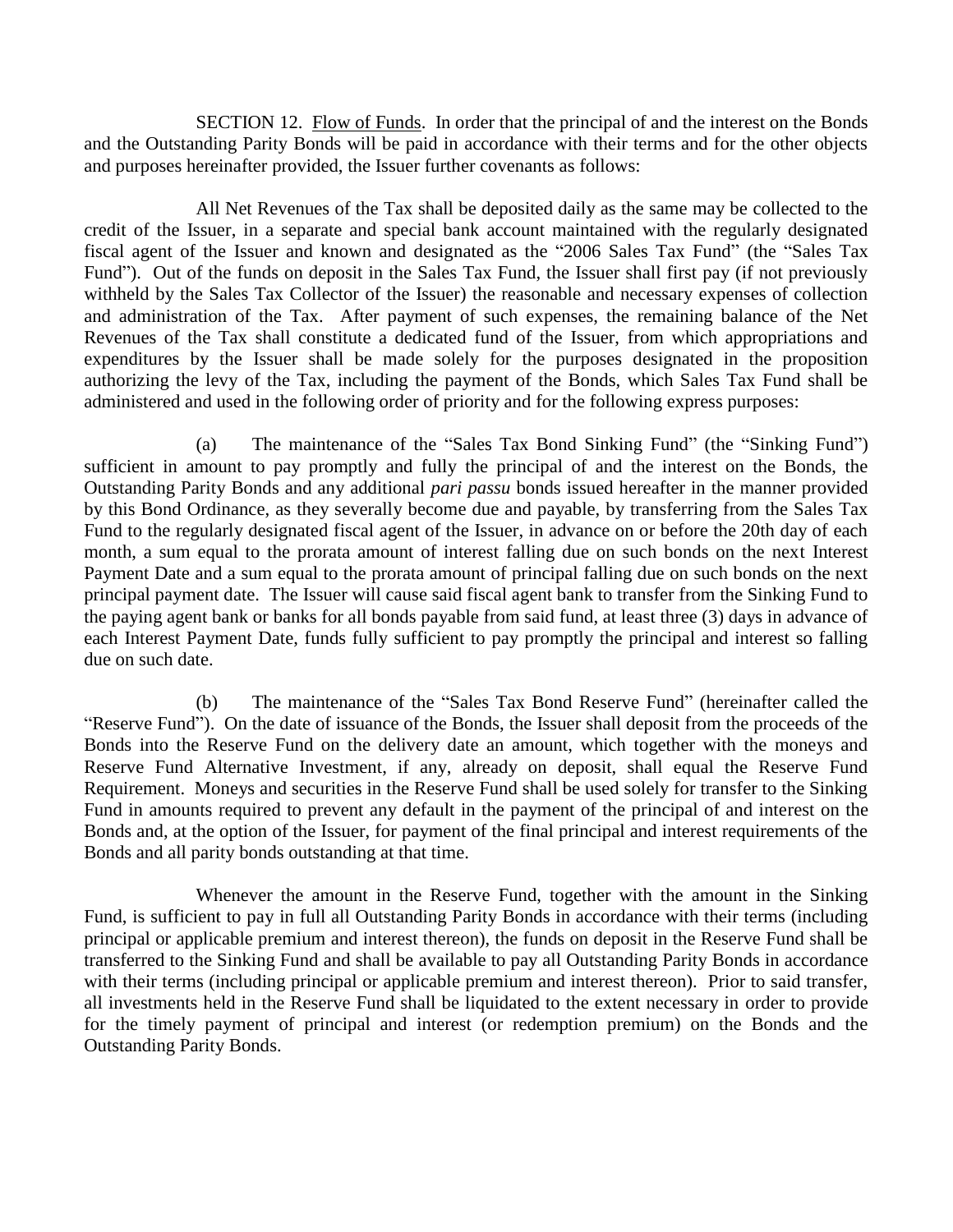In the event of the refunding of any Bonds, the Issuer may withdraw from the Reserve Fund all, or any portion of, the amounts accumulated therein with respect to the Bonds being refunded and deposit such amounts to be held for the payment of the principal or redemption premium, if applicable and interest on the bonds being refunded; provided that such withdrawal shall not be made unless (i) immediately thereafter the Bonds being refunded shall be deemed to have been paid pursuant to Section 21 and (ii) the amount remaining in the Reserve Fund, after giving effect to the issuance of the Refunding Bonds and the disposition of the proceeds thereof, shall not be less than the Reserve Fund Requirement.

In lieu of the required transfers to the Reserve Fund or to provide for the removal of all or a portion of the amounts on deposit in the Reserve Fund, the Issuer may cause to be deposited into the Reserve Fund a Reserve Fund Alternative Investment in an amount equal to (i) the difference between the Reserve Fund Requirement and the sums then on deposit in the Reserve Fund, if any or (ii) the Reserve Fund Requirement. The Reserve Fund Alternative Investment shall be payable (upon the giving of notice as required thereunder) on any due date on which moneys will be required to be withdrawn from the Reserve Fund and applied to the payment of principal of or interest on any Bonds when such withdrawal cannot be met by amounts on deposit in the Sinking Fund or the Reserve Fund or provided from any other fund or account under this Bond Ordinance.

To the extent the Reserve Fund is funded with more than one Reserve Fund Alternative Investment, or a combination of one or more Reserve Fund Alternative Investments and cash or investments, then, in the event of any draw upon the Reserve Fund, the Paying Agent must make claims pro rata (in the proportion which the maximum amount available under each surety bond or other credit facility bears to the total Reserve Fund Requirement) against the Surety Bond and all other surety bonds and other credit facilities on deposit in the Reserve Fund.

In the event that Additional Parity Bonds are issued hereafter in the manner provided by this Bond Ordinance, there shall be immediately transferred from the proceeds of such Additional Parity Bonds and/or from the Sales Tax Fund into the Reserve Fund such amount (as may be designated in the ordinance authorizing the issuance of such additional parity bonds) as will increase the total amount on deposit in the Reserve Fund to a sum equal to the Reserve Fund Requirement for all outstanding bonds payable from the Sinking Fund and any such Additional Parity Bonds; provided, however, that in the event of the issuance of Additional Parity Bonds, the Reserve Fund Requirement may be satisfied by cash or a Reserve Fund Alternative Investment, or any combination thereof.

(c) All or any part of the moneys in the Sales Tax Fund, the Sinking Fund or the Reserve Fund shall at the written request of the Governing Authority be invested in Qualified Investments maturing in five (5) years or less, in which event all income derived from such investments shall be added to the Sales Tax Fund, with the exception that any interest earnings from invested funds of the Reserve Fund shall be retained therein until an amount equal to the Reserve Fund Requirement is on deposit therein, and such investments shall, to the extent at any time necessary, be liquidated and the proceeds thereof applied to the purposes for which the Sales Tax Fund has been created.

If at any time it shall be necessary to use moneys in the Reserve Fund or to draw upon the Surety Bond for the purpose of paying principal or interest on bonds payable from the Sinking Fund as to which there would otherwise be default, then the moneys so used or drawn upon shall be replaced or reimbursed from the Net Revenues of the Tax first thereafter received, not hereinabove required for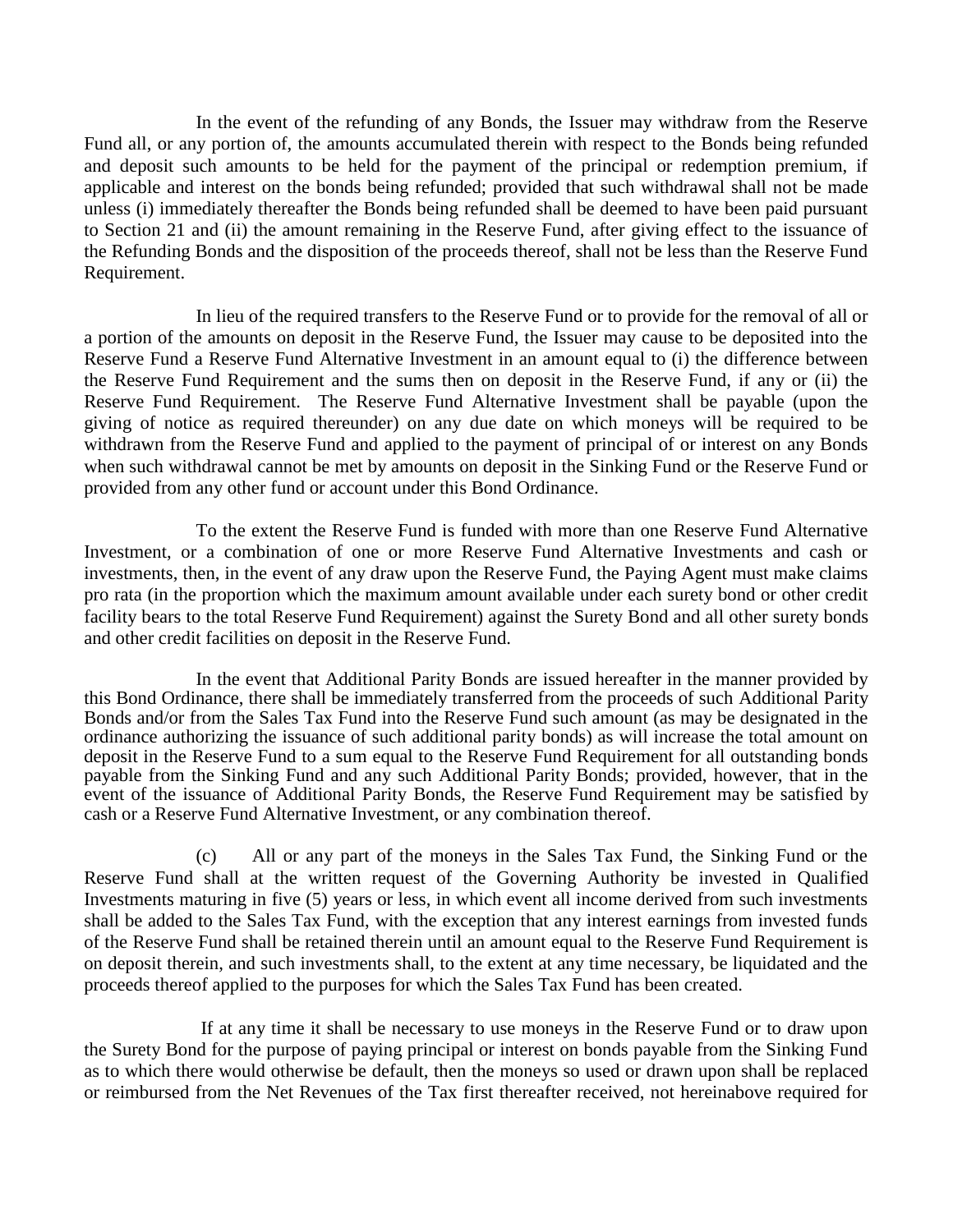payments into the Sinking Fund, it being the intention hereof that there shall as nearly as possible be at all times in the Reserve Fund the Reserve Fund Requirement.

All moneys remaining in the Sales Tax Fund on the 20th day of each month in excess of all reasonable and necessary expenses of collection and administration of the Tax and after making the required payments into the Sinking Fund and the Reserve Fund for the current month and for prior months during which the required payments may not have been made shall be considered as surplus. Such surplus may be used by the Issuer for any of the purposes for which the imposition of the Tax is authorized or for the purpose of retiring bonds payable from the Tax in advance of their maturities, either by purchase of bonds then outstanding at prices not greater than the redemption prices of said bonds or by retiring such bonds at the prices and in the manner set forth in the ordinance issuing such bonds.

SECTION 13. Covenants of the Issuer. In providing for the issuance of the Bonds, the Issuer does hereby covenant that it has a legal right to levy and collect the Tax, to issue the Bonds and to pledge the Net Revenues of the Tax as herein provided, and that the Bonds will have a lien and privilege on the Net Revenues of the Tax on a parity with the Outstanding Parity Bonds, subject only to the prior payment of the reasonable and necessary costs and expenses of administering and collecting the Tax.

SECTION 14. Bond Ordinance a Contract. The provisions of this Bond Ordinance shall constitute a contract between the Issuer and the Owner or Owners from time to time of the Bonds, and any Owner of any of the Bonds may either at law or in equity, by suit, action, mandamus or other proceedings, enforce and compel the performance of all duties required to be performed by the Issuer as a result of issuing the Bonds, and may similarly enforce the provisions of the Tax Ordinance imposing the Tax and this Bond Ordinance.

SECTION 15. Records and Accounts Relating to Tax. So long as any of the Bonds are outstanding and unpaid in principal or interest, the Issuer shall maintain and keep proper books of records and accounts separate and apart from all other records and accounts in which shall be made full and correct entries of all transactions relating to the collection and expenditure of the Net Revenues of the Tax, including specifically but without limitation, all reasonable and necessary costs and expenses of collection.

Not later than three (3) months after the close of each Fiscal Year, the Issuer shall cause an audit of such books and accounts to be made by the Legislative Auditor of the State of Louisiana (or his successor) or by a recognized independent firm of certified public accountants showing the receipts of and disbursements made for the account of the Sales Tax Fund. Such audit shall be available for inspection upon request by the Owners of any of the Bonds. The Issuer further agrees that the Paying Agent and the Owners of any of the Bonds shall have at all reasonable times the right to inspect the records, accounts and data of the Issuer relating to the Tax.

SECTION 16. Issuance of Refunding and Additional Parity Bonds. All of the Bonds shall enjoy complete parity of lien on the Net Revenues of the Tax despite the fact that any of the Bonds may be delivered at an earlier date than any other of the Bonds. The Issuer, acting through its governing authority, hereby covenants that it will issue no other bonds or obligations of any kind or nature payable from or enjoying a lien on the Net Revenues of the Tax having priority over or parity with the Bonds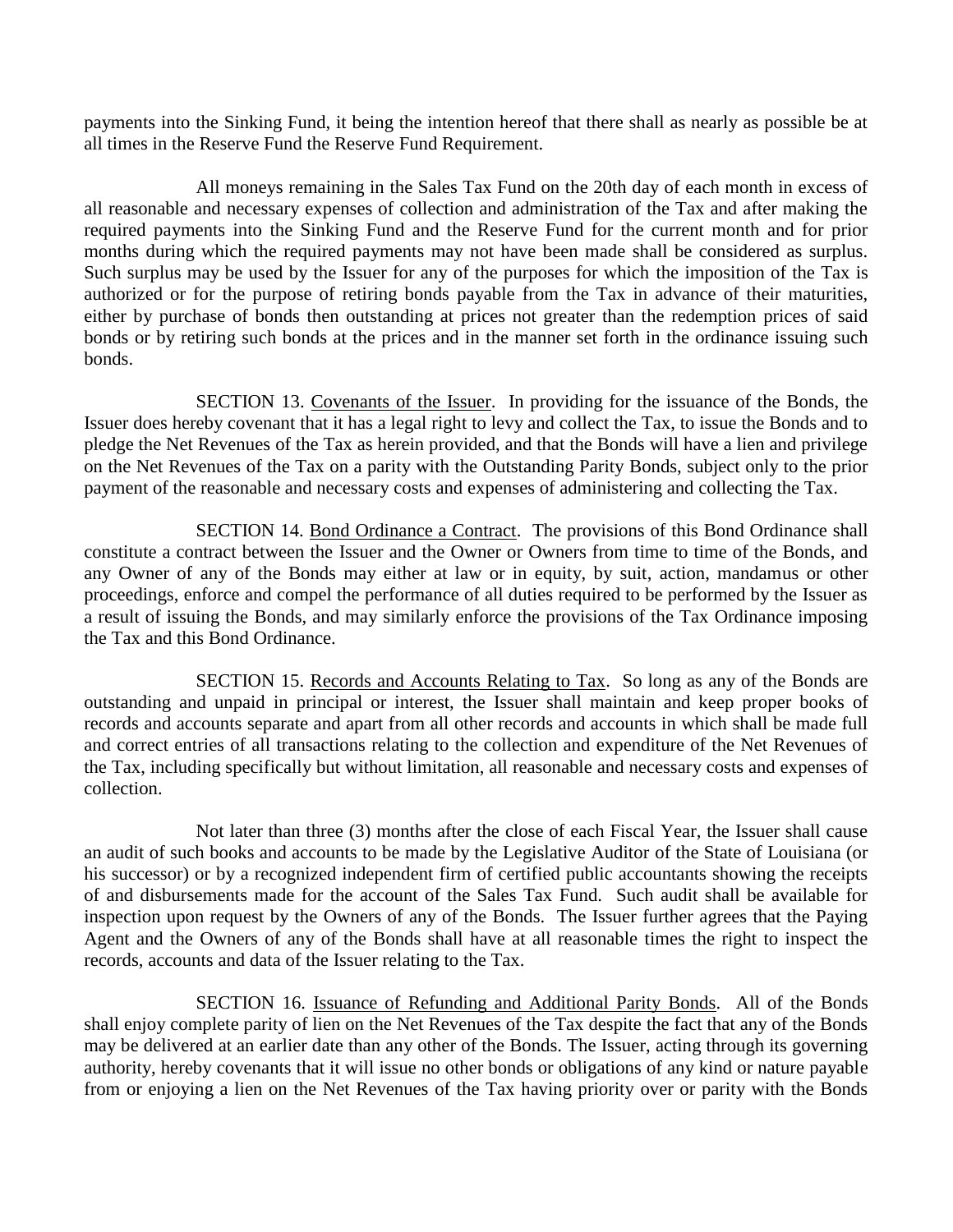and the Outstanding Parity Bonds, except that bonds may hereafter be issued on a parity with the Bonds and the Outstanding Parity Bonds under the following conditions:

(a) The Bonds shall enjoy complete parity of lien on the Net Revenues of the Tax despite the fact that any of the Bonds may be delivered at an earlier date than any other of the Bonds. The Issuer shall issue no other bonds or obligations of any kind or nature payable from or enjoying a lien on the Net Revenues of the Tax having priority over or parity with the Bonds and the Outstanding Parity Bonds, except that bonds may hereafter be issued on a parity with the Bonds and the Outstanding Parity Bonds under the following conditions:

(1) The Bonds, or any part thereof, including interest thereon and redemption premiums thereon, may be refunded and the refunding bonds so issued shall enjoy complete equality of lien with the portion of the Bonds which is not refunded, if there be any, and the refunding bonds shall continue to enjoy whatever priority of lien over subsequent issues which may have been enjoyed by the Bonds refunded; provided, however, that if only a portion of the Bonds outstanding is so refunded and the refunding bonds require total principal and interest payments during any Bond Year in excess of the principal and interest which would have been required in such Bond Year to pay the Bonds refunded thereby, then such Bonds may not be refunded without consent of the Owners of the unrefunded portion of the Bonds issued under this Bond Ordinance (provided such consent shall not be required if such refunding bonds meet the requirements set forth in clause (2) below).

(2) Additional parity bonds may also be issued on a parity with the Bonds herein authorized in this Bond Ordinance and the Outstanding Parity Bonds if all of the following conditions are met:

> (i) The average annual Net Revenues of the Tax when computed for the two (2) completed Calendar Years immediately preceding the issuance of the additional parity bonds must have been not less than 1.50 times the highest combined principal and interest requirements for any succeeding Calendar Year period on all Bonds and the Outstanding Parity Bonds then outstanding and payable from the Sinking Fund, including any additional parity bonds theretofore issued and then outstanding and any other bonds or other obligations whatsoever then outstanding which are payable from the Net Revenues of the Tax (but not including bonds which have been refunded or provision otherwise made for their full and complete payment and redemption) and the bonds so proposed to be issued;

> (ii) The payments to be made into the various funds provided for in this Bond Ordinance must be current;

> (iii) The existence of the facts required by paragraphs (i) and (ii) above must be determined and certified to by the chief financial officer of the Governing Authority, or by an independent firm of certified public accountants who have previously audited the books of the Issuer or by such successors thereof as may have been employed for that purpose; and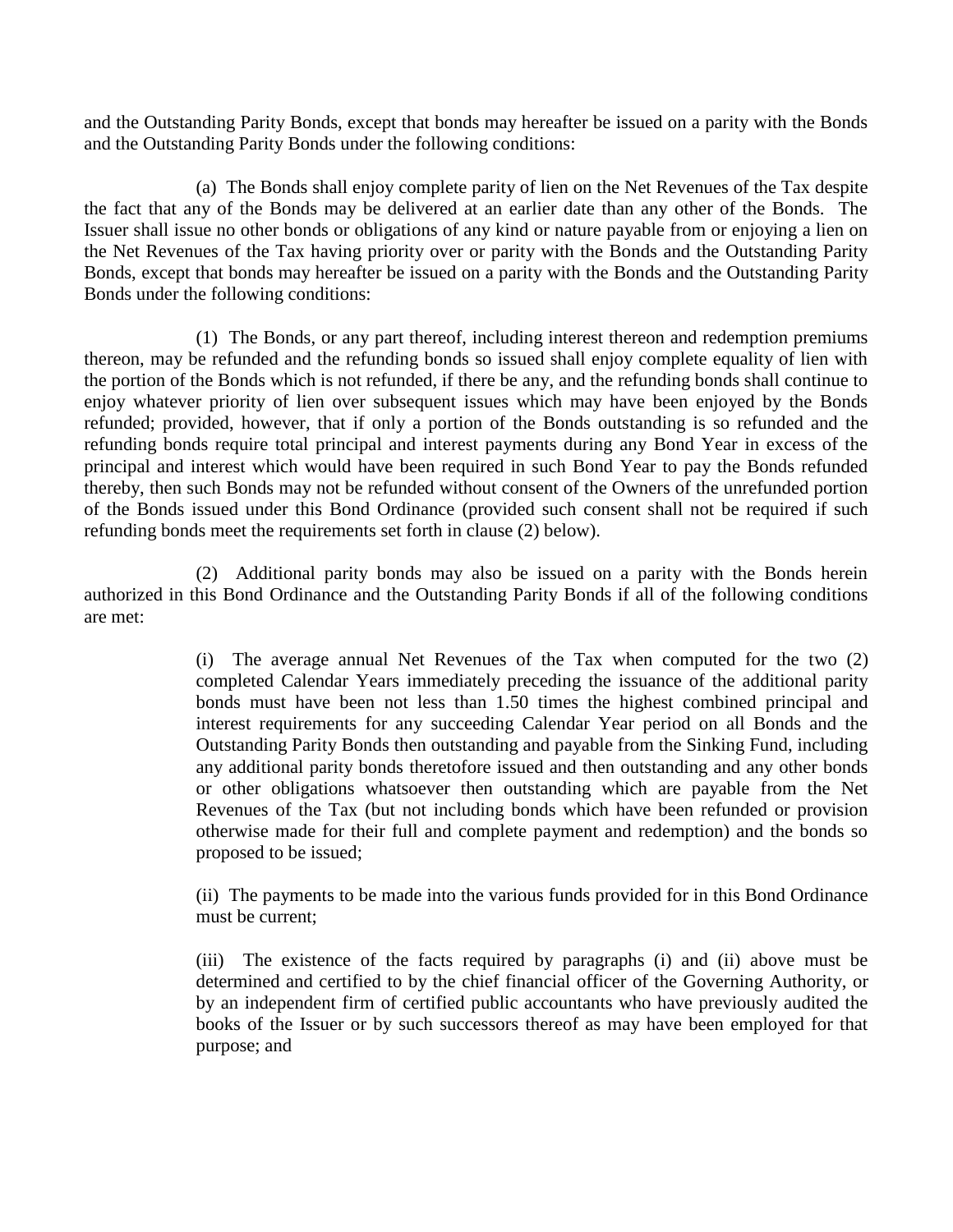(iv) The additional parity bonds must be payable as to principal on February 1 of each year in which principal falls due and payable as to interest on February  $1<sup>st</sup>$  and August  $1<sup>st</sup>$ of each year.

SECTION 17. Fidelity Bonds for Officers and Employees. So long as any of the Bonds are outstanding and unpaid, the Issuer shall require all of its officers and employees who may be in a position of authority or in possession of money derived from the collection of the Tax, to obtain or be covered by a blanket fidelity or faithful performance bond, or independent fidelity bonds written by a responsible indemnity company in amounts adequate to protect the Issuer from loss.

SECTION 18. Amendments to Bond Ordinance. No material modification or amendment of this Bond Ordinance, or of any ordinance amendatory hereof or supplemental hereto, may be made without the consent in writing of the Owners of two-thirds (2/3) of the aggregate principal amount of the Bonds then outstanding; provided, however, that no such modification or amendment shall permit a change in the maturity of the Bonds or the redemption provisions thereof, or a reduction in the rate of interest thereon, or the promise of the Issuer to pay the principal of and the interest on the Bonds as the same shall come due from the Net Revenues of the Tax, or reduce the percentage of owners required to consent to any material modification or amendment of this Bond Ordinance, without the consent of the Owner or Owners of the Bonds.

Any amendment or supplement to this Bond Ordinance shall be subject to the prior written consent of the Insurer, if any. Any rating agency rating the Bonds must receive notice of each amendment and a copy thereof at least fifteen (15) days in advance of its execution or adoption. The Insurer, if any, shall be provided with a full transcript of all proceedings relating to the execution of any such amendment or supplement.

A supplemental ordinance, upon the filing with the Paying Agent of a certified copy thereof, shall become fully effective in accordance with its terms.

SECTION 19. Mutilated, Destroyed, Lost or Stolen Bonds. If (a) any mutilated Bond is surrendered to the Paying Agent, or the Issuer and the Paying Agent receive evidence to their satisfaction of the destruction, loss, or theft of any Bond, and (b) there is delivered to the Issuer and the Paying Agent such security or indemnity as may be required by them to save each of them harmless, then, in the absence of notice to the Issuer or the Paying Agent that such Bond has been acquired by a bona fide purchaser, the Issuer shall execute and upon its request the Paying Agent shall register and deliver, in exchange for or in lieu of any such mutilated, destroyed, lost, or stolen Bond, a new Bond of the same maturity and of like tenor and principal amount, bearing a number not contemporaneously outstanding. In case any such mutilated, destroyed, lost, or stolen Bond has become or is about to become due and payable, the issuer in its discretion may, instead of issuing a new Bond, pay such Bond. Upon the issuance of any new Bond under this Section, the Issuer may require the payment by the Owner of a sum sufficient to cover any tax or other governmental charge that may be imposed in relation thereto and any other expenses (including the fees and expenses of the Paying Agent) connected therewith. Every new Bond issued pursuant to this Section in lieu of any mutilated, destroyed, lost, or stolen Bond shall constitute a replacement of the prior obligation of the Issuer, whether or not the mutilated, destroyed, lost, or stolen Bond shall be at any time enforceable by anyone, and shall be entitled to all the benefits of this Bond Ordinance equally and ratably with all other Outstanding Bonds.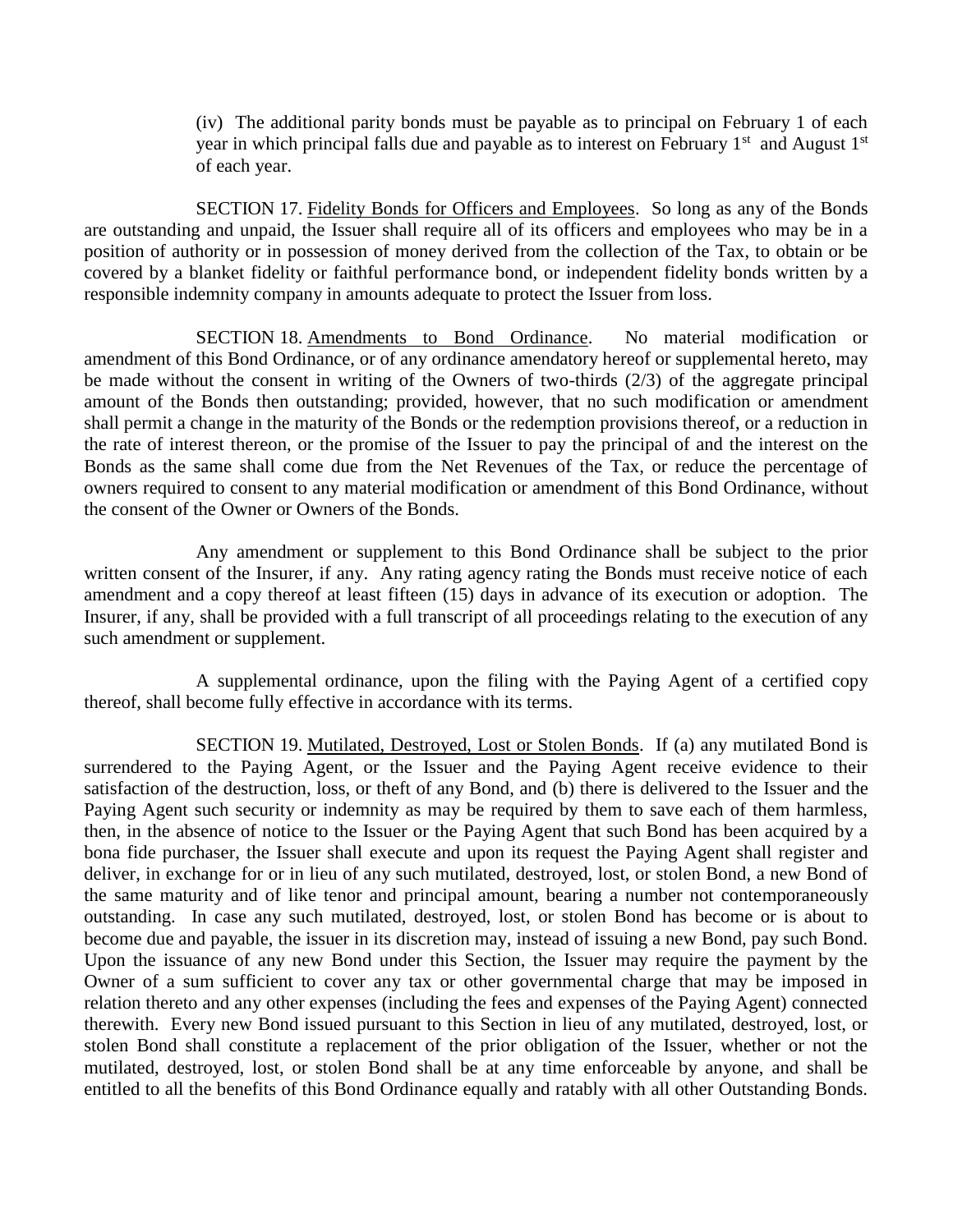The procedures set forth in the Agreement authorized in this Bond Ordinance shall also be available with respect to mutilated, destroyed, lost or stolen Bonds. The provisions of this Section are exclusive and shall preclude (to the extent lawful) all other rights and remedies with respect to the replacement and payment of mutilated, destroyed, lost or stolen Bonds.

SECTION 20. Discharge of Bond Ordinance. If the Issuer shall pay or cause to be paid, or there shall be paid to the Owners, the principal (and redemption price) of and interest on the Bonds, at the times and in the manner stipulated in this Bond Ordinance, then the pledge of the Tax or any other money, securities, and funds pledged under this Bond Ordinance and all covenants, agreements, and other obligations of the Issuer to the Owners of Bonds shall thereupon cease, terminate, and become void and be discharged and satisfied, and the Paying Agent shall pay over or deliver all money held by it under this Bond Ordinance to the Issuer.

SECTION 21. Defeasance. Bonds or interest installments for the payment or redemption of which money shall have been set aside and shall be held in trust (through deposit by the Issuer of funds for such payment or redemption or otherwise) at the maturity or redemption date thereof shall be deemed to have been paid within the meaning and with the effect expressed above in this Section, if they have been defeased pursuant to Chapter 14-A of Title 39 of the Louisiana Revised Statutes of 1950, as amended, or any successor provisions thereto.

SECTION 22. Events of Default. If one or more of the following events (in this Bond Ordinance called AEvents of Default@) shall happen, that is to say, (i) if default shall be made in the due and punctual payment of the principal of any Bond when and as the same shall become due and payable, whether at maturity or otherwise; or (ii) if default shall be made in the due and punctual payment of any installment of interest on any Bond when and as such interest installment shall become due and payable; or (iii) if default shall be made by the Issuer in the performance or observance of any other of the covenants, agreements or conditions on its part in this Bond Ordinance, any supplemental ordinance or in the Bonds contained and such default shall continue for a period of forty-five (45) days after written notice thereof to the Issuer by the Owners of not less than 25% of the Bonds (as defined in this Bond Ordinance); or (iv) if the Issuer shall file a petition or otherwise seek relief under any Federal or State bankruptcy law or similar law; then, upon the happening and continuance of any Event of Default the Owners of the Bonds shall be entitled to exercise all rights and powers for which provision is made under Louisiana law.

SECTION 23. Successor Paying Agent; Paying Agent Agreement. The Issuer will at all times maintain a Paying Agent meeting the qualifications hereinafter described for the performance of the duties hereunder for the Bonds. The designation of the initial Paying Agent in this Bond Ordinance is hereby confirmed and approved. The Issuer reserves the right to appoint a successor Paying Agent by (a) filing with the Person then performing such function a certified copy of an ordinance or ordinance giving notice of the termination of the Agreement and appointing a successor and (b) causing notice to be given to each Owner. Every Paying Agent appointed hereunder shall at all times be a bank or trust company organized and doing business under the laws of the United States of America or of any state, authorized under such laws to exercise trust powers, and subject to supervision or examination by Federal or State authority. The Executive Officers are hereby authorized and directed to execute an appropriate Agreement with the Paying Agent for and on behalf of the Issuer in such form as may be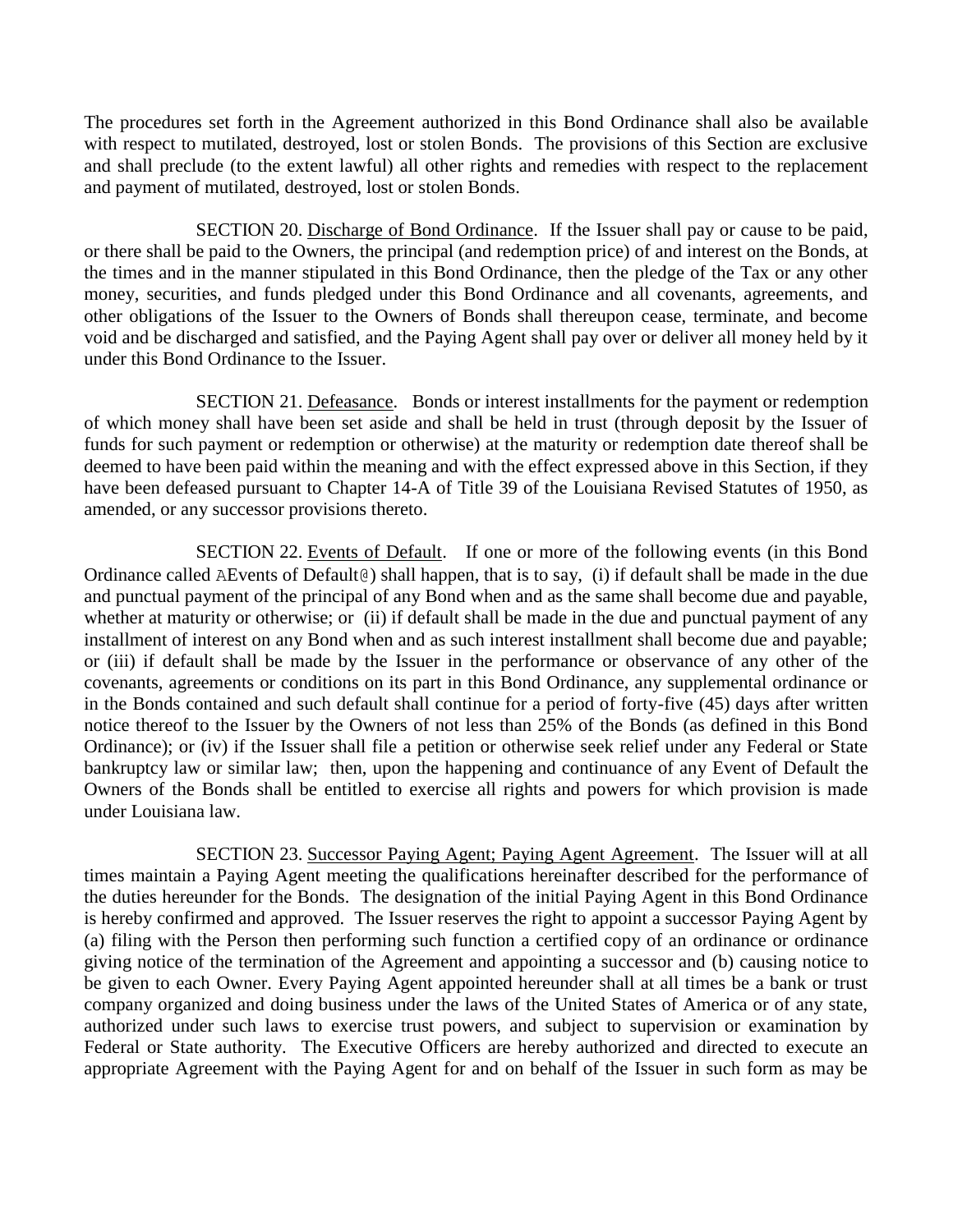satisfactory to said officers, the signatures of said officers on such Agreement to be conclusive evidence of the due exercise of the authority granted hereunder.

SECTION 24. Effect of Registration. The Issuer, the Paying Agent, and any agent of either of them may treat the Owner in whose name any Bond is registered as the Owner of such Bond for the purpose of receiving payment of the principal (and redemption price) of and interest on such Bond and for all other purposes whatsoever, and to the extent permitted by law, neither the Issuer, the Paying Agent, nor any agent of either of them shall be affected by notice to the contrary.

SECTION 25. Notices to Owners. Wherever this Bond Ordinance provides for notice to Owners of Bonds of any event, such notice shall be sufficiently given (unless otherwise herein expressly provided) if in writing and mailed, first-class postage prepaid, to each Owner of such Bonds, at the address of such Owner as it appears in the Bond Register. In any case where notice to Owners of Bonds is given by mail, neither the failure to mail such notice to any particular Owner of Bonds, nor any defect in any notice so mailed, shall affect the sufficiency of such notice with respect to all other Bonds. Where this Bond Ordinance provides for notice in any manner, such notice may be waived in writing by the Owner entitled to receive such notice, either before or after the event, and such waiver shall be the equivalent of such notice. Waivers of notice by Owners shall be filed with the Paying Agent, but such filing shall not be a condition precedent to the validity of any action taken in reliance upon such waiver.

SECTION 26. Cancellation of Bonds. All Bonds surrendered for payment, redemption, transfer, exchange or replacement, if surrendered to the Paying Agent, shall be promptly cancelled by it and, if surrendered to the Issuer, shall be delivered to the Paying Agent and, if not already cancelled, shall be promptly cancelled by the Paying Agent. The Issuer may at any time deliver to the Paying Agent for cancellation any Bonds previously registered and delivered which the Issuer may have acquired in any manner whatsoever, and all Bonds so delivered shall be promptly cancelled by the Paying Agent. All cancelled Bonds held by the Paying Agent shall be disposed of as directed in writing by the Issuer.

SECTION 27. Preparation of Bonds; Deposit of Bond Proceeds. The Executive Officers are hereby empowered, authorized and directed to do any and all things necessary and incidental to carry out all of the provisions of this Bond Ordinance, to cause the necessary Bonds to be printed or lithographed, to issue, execute, seal and deliver the Bonds, to effect the delivery of the Bonds in accordance with the sale thereof, to collect the purchase price therefor, and to deposit the funds derived from the sale of the Bonds (except proceeds of the Bonds, if any, to be deposited in the Reserve Fund) with the Escrow Agent pursuant to the terms of the Escrow Agreement.

SECTION 28. Arbitrage. The Issuer covenants and agrees that, to the extent permitted by the laws of the State, it will comply with the requirements of the Internal Revenue Code of 1986 and any amendment thereto (the "Code") in order to establish, maintain and preserve the exclusion from "gross income" of interest on the Bonds under the Code. The Issuer further covenants and agrees that it will not take any action, fail to take any action, or permit any action within its control to be taken, or permit at any time or times any of the proceeds of the Bonds or any other funds of the Issuer to be used directly or indirectly in any manner, the effect of which would be to cause the Bonds to be "arbitrage bonds" or would result in the inclusion of the interest on any of the Bonds in gross income under the Code, including, without limitation, (i) the failure to comply with the limitation on investment of Bond proceeds or (ii) the failure to pay any required rebate of arbitrage earnings to the United States of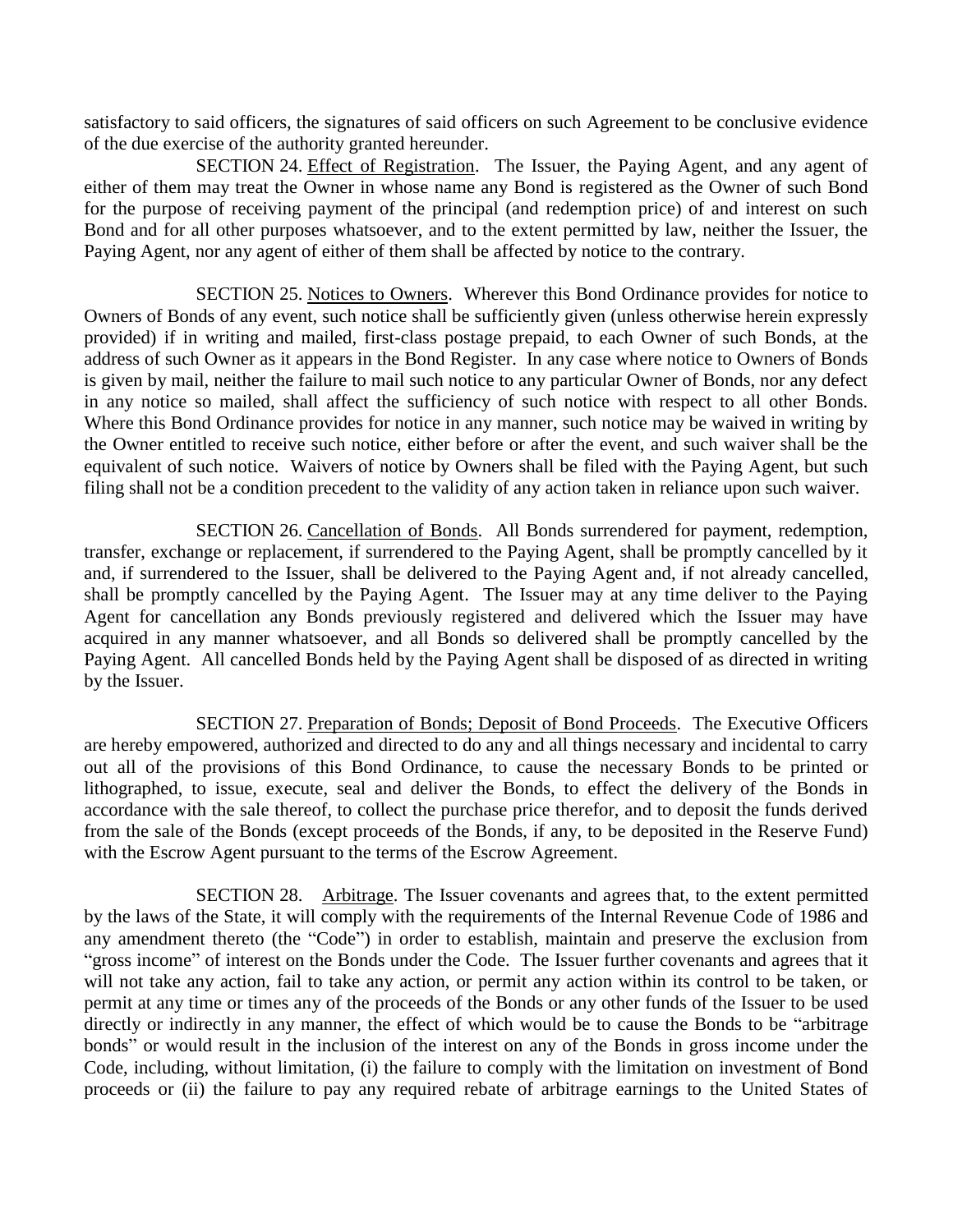America or (iii) the use of the proceeds of the Bonds in a manner which would cause the Bonds to be "private activity bonds".

The Executive Officers are hereby empowered, authorized and directed to take any and all action and to execute and deliver any instrument, document or certificate necessary to effectuate the purposes of this Section.

SECTION 29. Qualified Tax-Exempt Obligations. The Bonds may be designated as "qualified tax-exempt obligations" within the meaning of Section 265(b)(3) of the Code if such designation is set forth in the Bond Purchase Agreement or in a subsequent ordinance of this Governing Authority.

SECTION 30. Sale of Bonds. The Bonds are hereby awarded to and sold to the Underwriter. So long as the terms of the Bonds do not exceed the parameters set forth in Section 2 hereof and the net present value of the savings to be realized on the Refunded Bonds as a result of the Bonds is not less than 3.00% when calculated in the manner required by the Louisiana State Bond Commission, the Executive Officers (or either of them) are hereby expressly authorized and directed to execute a Bond Purchase Agreement in substantially the form attached hereto as Exhibit A, which Bond Purchase Agreement shall be a binding agreement of the Issuer upon its execution and shall govern the price at which and the terms and conditions pursuant to which the Bonds are to be sold to the Underwriter. After their execution and authentication by the Paying Agent, the Bonds shall be delivered to the Underwriter or its agents or assigns, upon receipt by the Issuer of the agreed purchase price.

SECTION 31. Publication. A copy of this Bond Ordinance shall be published immediately after its adoption in one issue of the official journal of the Issuer.

 SECTION 32. Disclosure Under SEC Rule 15c2-12. The Executive Officers are hereby empowered and directed to execute an appropriate Continuing Disclosure Certificate (substantially in the form set forth in an Appendix to the official statement issued in connection with the sale and issuance of the Bonds) pursuant to S.E.C. Rule 15c2-12(b)(5).

 SECTION 33. Section Headings. The headings of the various sections hereof are inserted for convenience of reference only and shall not control or affect the meaning or construction of any of the provisions hereof.

SECTION 34. Severability. In case any one or more of the provisions of this Bond Ordinance or of the Bonds issued hereunder shall for any reason be held to be illegal or invalid, such illegality or invalidity shall not affect any other provision of this Bond Ordinance or of the Bonds, but this Bond Ordinance and the Bonds shall be construed and enforced as if such illegal or invalid provisions had not been contained therein. Any constitutional or statutory provision enacted after the date of this Bond Ordinance which validates or makes legal any provision of this Bond Ordinance and/or the Bonds which would not otherwise be valid or legal, shall be deemed to apply to this Bond Ordinance and to the Bonds.

SECTION 35. Post-Issuance Compliance. The Executive Officers and/or their designees are directed to establish, continue, and/or amend, as applicable, written procedures to assist the Issuer in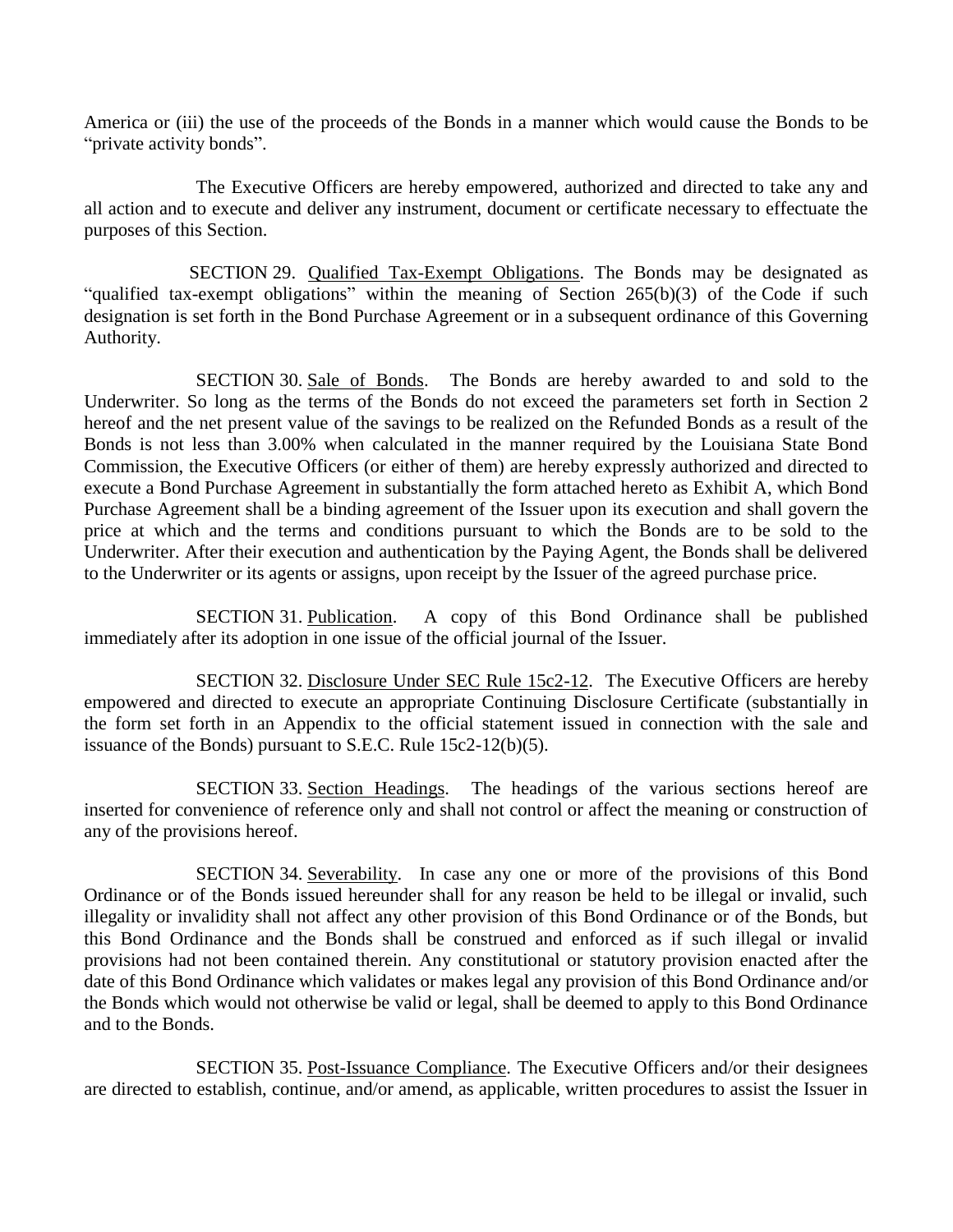complying with various State and Federal statues, rules and regulations applicable to the Bonds and are further authorized to take any and all actions as may be required by said written procedures to ensure continued compliance with such statues, rules and regulations throughout the term of the Bonds.

SECTION 36. Effective Date. This Bond Ordinance shall become effective immediately.

 The foregoing ordinance, which was previously introduced at a regular meeting of the Parish Council on the 21<sup>st</sup> day of June, 2016, and a summary thereof having been published in the official journal, the public hearing on this ordinance held on the  $19<sup>th</sup>$  day of July, 2016, at 6:00 p.m., in the Council Meeting Room, 58050 Meriam Street, Plaquemine, Louisiana, was brought up for final passage with a motion by Councilman Reeves, and seconded by Councilman Bradford, having been duly submitted to a vote, the ordinance was duly adopted by the following yea and nay vote on roll call:

YEAS: Taylor, Dominique, Jackson, Reeves, Lewis, Arnold, Bradford, Kelley, Vallet, Morgan. NAYS: None. ABSTAIN: None. ABSENT: Ourso, Markins.

The ordinance was declared adopted by the Chairman on the  $19<sup>th</sup>$  day of July, 2016.

Chairman Jewell stated this ordinance is a re-issuance of an old bond that has been re-structured to reduce the interest rate which will save the Parish over \$1 million.

# NEW BUSINESS

# A) Introduction of Ordinances

The following ordinances were introduced by Mr. Songy:

- 1) Ordinance to provide for the safety of the motoring public on public roadways and boat landings located within the unincorporated areas of Iberville Parish
- 2) Ordinance of the parish of Iberville, State of Louisiana (the "Issuer"), recognizing the final form and execution of the bond purchase agreement in connection with the issuance and sale of Sales Tax Refunding Bonds, Series 2016, of the Issuer; and providing for other matters in connection therewith

Mr. Hugh Martin, representing Foley & Judell stated this second introduced ordinance will establish the interest rate and is the final step in authorizing the bond.

Upon a motion by Councilman Reeves, seconded by Councilman Jackson, it was moved that a public hearing be held on Tuesday, August 16, 2016 at 6:00 p.m. on the introduced ordinances. The motion having been duly submitted to a vote, was duly adopted by the following yea and nay votes on roll call:

YEAS: Taylor, Dominique, Jackson, Reeves, Lewis, Arnold, Bradford, Kelley, Vallet, Morgan. NAYS: None.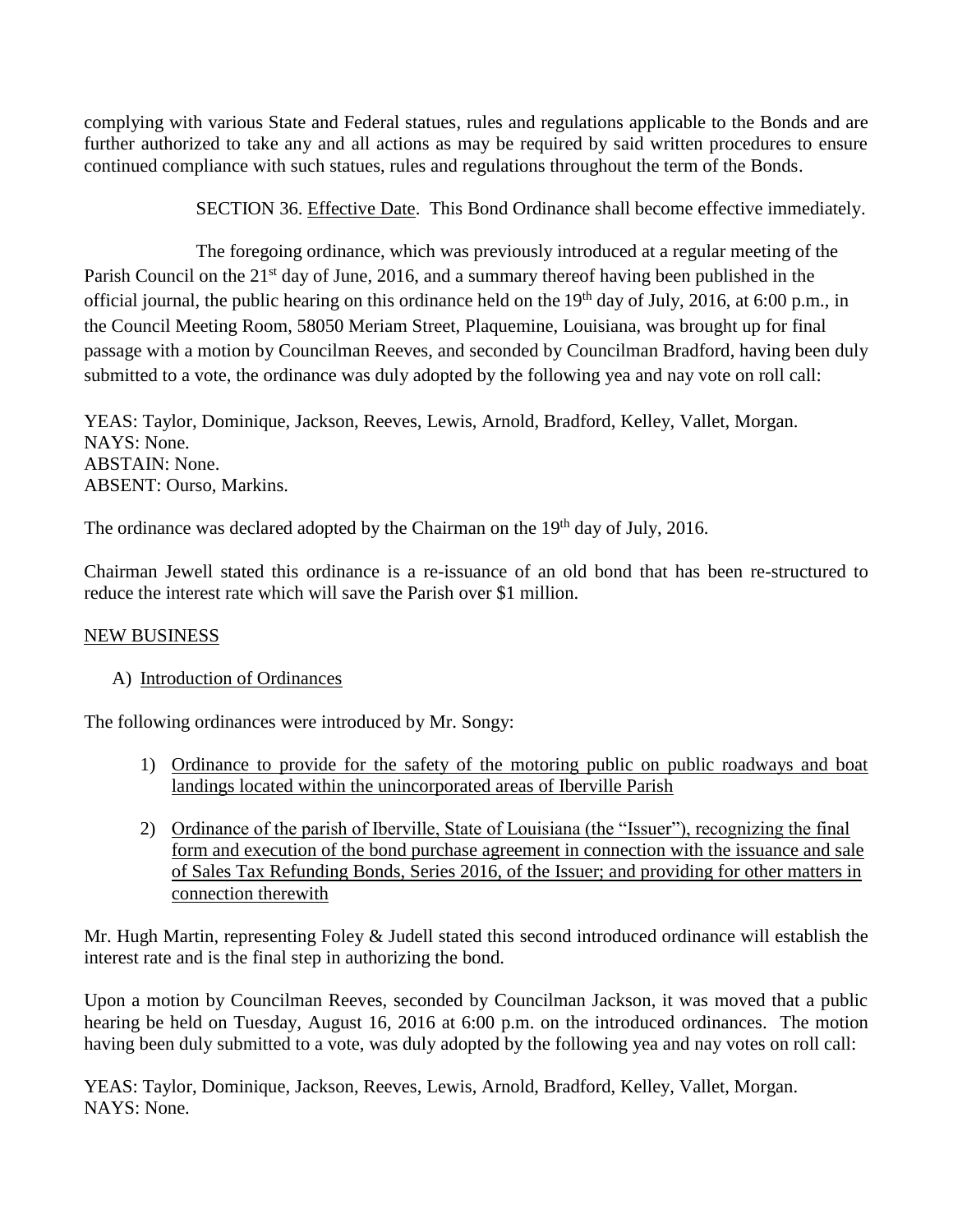ABSTAIN: None. ABSENT: Ourso, Markins.

The motion was declared adopted by the Chairman on July 19, 2016.

### RESOLUTION COMMITTEE REPORT

The Resolution Committee met on Tuesday, July 19, 2016 at 6:06 p.m., followed by the roll call with the following Resolution Committee Members only in attendance: Reeves, Vallet, Arnold, Kelley, Jackson, Morgan, Dominique.

Absent: Lewis, Markins.

The following resolutions were read aloud by Mr. Songy:

### A) Resolution relocating Precincts 1, 2 & 3 from White Castle High Gym to White Castle Community Center

Councilman Reeves made a recommendation to forward the resolution to the regular meeting, seconded by Councilman Vallet. The recommendation having been duly submitted to a vote was duly adopted by the following yea and nay votes on roll call by Resolution Committee Members only:

YEAS: Reeves, Vallet, Arnold, Kelley, Jackson, Morgan, Dominique. NAYS: None. ABSTAIN: None. ABSENT: Lewis, Markins.

The recommendation was declared adopted by the Chairman to forward this item to the regular meeting.

During the Regular Meeting:

### **RESOLUTION IPC# 2016-009**

# **RESOLUTION TO RELOCATE VOTING PRECINCT NUMBERS 01, 02 AND 03 AT WHITE CASTLE HIGH SCHOOL GYM LOCATED AT 32695 GRAHAM STREET, WHITE CASTLE, LOUISIANA TO WHITE CASTLE COMMUNITY CENTER LOCATED AT 32711 BOWIE STREET WHITE CASTLE, LOUISIANA**

WHEREAS, the Iberville Parish Council has been informed that all renovations to the White Castle Community Center located at 32711 Bowie Street, White Castle, Louisiana have been made and the voting precincts Number 1, Number 2 and Number 3 can be relocated to the permanent location at the White Castle Community Center from the temporary location at the White Castle High School Gym located at 32695 Graham Street, White Castle, Louisiana for the November 2016 election. The Polling Place Accessibility Survey for the renovated White Castle Community Center has been submitted to the Voting Division of the Louisiana Secretary of State's Office. A copy of the letter from the Town of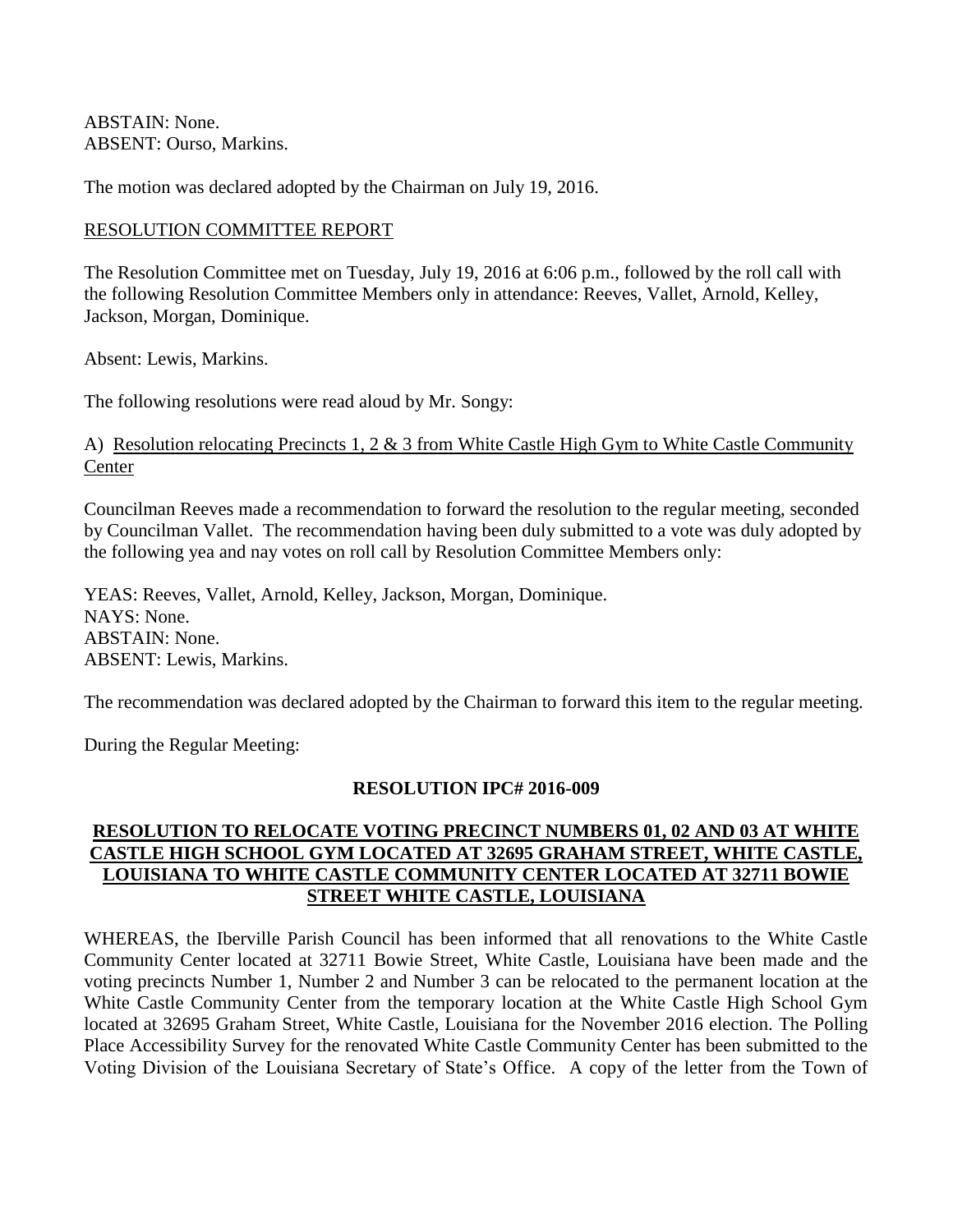White Castle is attached and incorporated by reference requesting that Precincts Number 1, Number 2 and Number 3 be relocated to the White Castle Community Center.

WHEREAS, the Iberville Parish Council does hereby find that Precincts Number 1, Number 2 and Number 3 can be relocated back to the White Castle Community Center located at 32711 Bowie Street, White Castle, Louisiana from the temporary relocation at the White Castle High School Gym located at 32695 Graham Street, White Castle, Louisiana beginning with the November 2016 election..

NOW, THEREFORE, BE IT RESOLVED by the Iberville Parish Council as follows:

"Due to the completion of renovations of the White Castle Community Center located at 32711 Bowie Street, White Castle, Louisiana, Voting Precinct Numbers 01, 02 and 03 currently located at the White Castle High School Gym, 32695 Graham Street, White Castle, Louisiana does hereby relocate Voting Precinct Numbers 01, 02 and 03 to the White Castle Community Center located at 32711 Bowie Street, White Castle, Louisiana commencing with the November 2016 election and to remain there permanently as all renovations and repairs have been completed."

"That a copy of this resolution providing for the relocation of Iberville Parish Voting Precinct Numbers 01, 02 and 03, be forwarded immediately to the Louisiana Secretary of State, U.S. Department of Justice, Iberville Parish Clerk of Court and Iberville Parish Registrar of Voters."

Upon a motion by Councilman Taylor, and seconded by Councilman Arnold to adopt the foregoing resolution, having been duly submitted to a vote the resolution was duly adopted by the following yea and nay votes on roll call:

YEAS: Taylor, Dominique, Jackson, Reeves, Lewis, Arnold, Bradford, Kelley, Vallet, Morgan. NAYS: None. ABSTAIN: None. ABSENT: Ourso, Markins.

The ordinance was declared adopted by the Chairman on the  $19<sup>th</sup>$  day of July, 2016.

# BOARDS & COMMISSIONS REPORT

The Boards and Commissions Committee met on Tuesday, July 19, 2016 at 6:10 p.m. followed by the roll call with the following Committee Members only in attendance: Vallet, Jackson, Reeves, Arnold.

Absent: Markins, Lewis.

A quorum was present.

# A) Iberville Parish Waterworks District No. 3 Board vacancy

Upon a recommendation by Councilman Reeves, and seconded by Councilman Arnold, it was recommended to table this agenda item until the next meeting. The recommendation having been duly